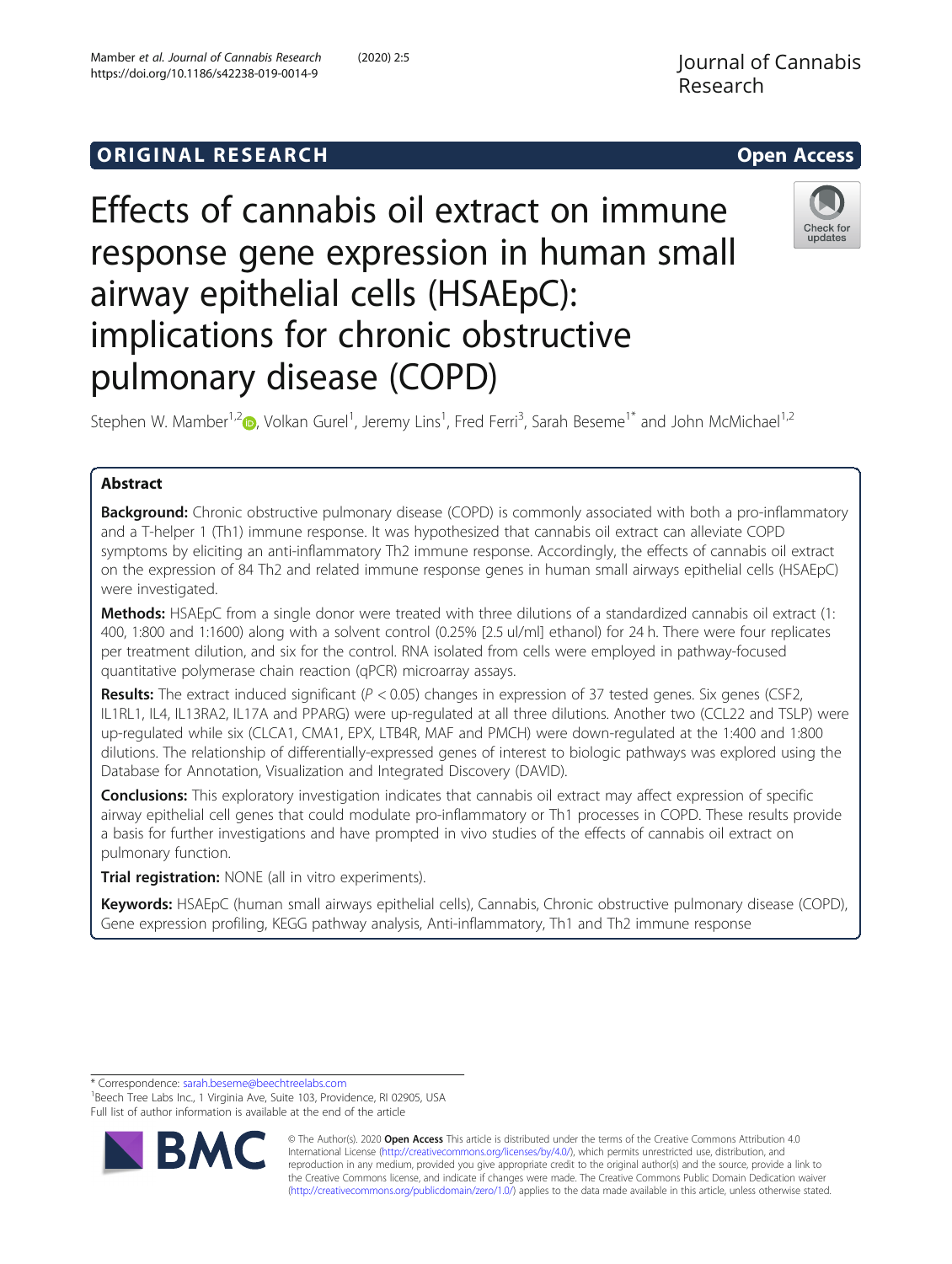# Background

Chronic obstructive pulmonary disease (COPD) is a respiratory ailment characterized by airway inflammation and irreversible obstruction, resulting in breathing difficulty, mucus production and coughing/wheezing, among other symptoms. As with other diseases of aging, COPD has been increasing in the global population; by 2012, COPD had become the fourth leading cause of death worldwide and is projected to become the 3rd leading cause of death in 2020 (Ferkol and Schraufnagel [2014](#page-12-0); Gold Reports [2018\)](#page-12-0). COPD and asthma, a recurring but reversible respiratory disease, share a number of common airway obstruction and inflammation symptoms. In fact, there are two competing hypotheses (termed the British hypothesis and the Dutch hypothesis) relating to the pathophysiology of these diseases (Ghebre et al. [2015](#page-12-0)). These differences in scientific consensus are addressed in part through an overlapping condition called asthma-COPD overlap syndrome, or ACOS (Gold Reports [2018](#page-12-0); Allinson and Wedzicha [2017;](#page-11-0) Hines and Peebles [2017](#page-12-0)). ACOS provides a rationale for subsets of COPD patients with asthma-like features and vice versa (Christenson et al. [2015\)](#page-11-0). That said, as distinct diseases, COPD and asthma appear to be fundamentally different from an immunological standpoint: In asthma, allergens trigger an antibody-mediated immune response via the actions of T helper 2 (Th2) cytokines such as interleukins IL-5, IL-13, IL-25 and IL-33, as well as certain Th2-related chemotactic factors. Whereas, in COPD the cumulative effects of cigarette smoke and other chemical irritants result in a pro-inflammatory cell-mediated immune response facilitated by cytokines such as IL-1 beta, IL-6, tumor necrosis factor (TNF) alpha and a variety of T helper 1 (Th1) related chemotactic factors (Barnes [2016,](#page-11-0) [2009;](#page-11-0) Schuijs et al. [2013;](#page-13-0) Barnes [2017\)](#page-11-0). While there is, to date, no cure for COPD, there are various standard treatment drugs available, notably, bronchodilators and corticosteroids (Gold Reports [2018;](#page-12-0) Allinson and Wedzicha [2017;](#page-11-0) Hines and Peebles [2017](#page-12-0); Rosenberg and Kalhan [2017](#page-13-0)). However, such treatments have variable effectiveness and often have potentially serious side effects. There have been both anecdotal reports (e.g., on the internet) and scientific studies of the use of orally-administered cannabis oil extract or other cannabinoids derived from the leaves of the marijuana plant, Cannabis sativa, to alleviate symptoms of COPD (Pickering et al. [2011\)](#page-13-0). Cannabis oil extract is a complex mixture of substances with potential pharmacological properties (Elsohly and Slade [2005;](#page-12-0) Amin and Ali [2019](#page-11-0)). However, certain components of cannabis oil extract, such as cannabidiol, are known to have antiinflammatory properties (Cabral et al. [2015](#page-11-0); Klein [2005\)](#page-12-0). Cannabidiol and other phytocannabinoids, such as 9-tetrahydrocannabinol, were shown to inhibit proinflammatory and Th1 cytokines in vitro and in in vivo models of lipopolysaccharide (LPS) induced lung injury, elicit an anti-inflammatory and Th2 immune response and potentially restore a Th1/Th2 balance in vitro, and shift the immune response profile from Th1 to Th2 in a murine model of diabetes (Petrosino et al. [2018](#page-13-0); Ribeiro et al. [2012,](#page-13-0) [2015](#page-13-0); Yuan et al. [2002;](#page-13-0) Weiss et al. [2006\)](#page-13-0). As COPD represents a respiratory disease with a pro-inflammatory and Th1 immune response profile, the purpose of the present exploratory study was to determine if cannabis oil extract could up-regulate the in vitro expression of Th2, anti-inflammatory and related immune response genes in human small airways epithelial cells (HSAEpC). HSAEpC cells were selected as the model in vitro cell culture system for these studies in part because of the role of airway epithelial cells in respiratory system immune responses (Gras et al. [2013;](#page-12-0) Hallstrand et al. [2014;](#page-12-0) Hirota and Knight [2012](#page-12-0); Lloyd and Saglani [2015\)](#page-12-0). COPD can adversely affect immune response, host defense, cell and tissue repair and lung function in airway epithelial cells (De Rose et al. [2018\)](#page-12-0). Accordingly, cannabis oil extract was tested for its effects on the expression of 84 respiratory immune response-related genes in HSAEpC using pathwayfocused polymerase chain reaction (PCR) array technology. This pathway-focused array was composed of genes encoding Th2 cytokines and chemokines, cytokine and chemokine receptors, transcription factors, immune cell molecules and related proteins. Bioinformatics software was used to analyze the gene expression profiling data generated from these experiments.

# Materials and methods

#### Cell culture

Human small airway epithelial cells (HSAEpC) were purchased from PromoCell (catalog number C-12642, Heidelberg, Germany). The certificate of analysis showed that the cells originated from the distal respiratory tract of a Caucasian female, age 65, frozen in passage two. (Cells were isolated in accordance with an approved tissue donation program). Each cell suspension was thawed, and cells were cultured in small airway epithelial cell growth medium (PromoCell C-21070) supplemented with growth medium supplement mix (PromoCell C-39175). Cells were grown in T-flasks at 37 C in a 5%  $CO<sub>2</sub>$  incubator.

# Cannabis sativa oil extract

The cannabis oil extract employed in these experiments was kindly provided by F. Ferri, NCM Biotech, Newport, RI, USA. This extract, a proprietary formulation covered under US Patent 9,199,960, contained approximately 95 mg/ml of total cannabinoids in ethanol. This was composed of a mixture of about 55 mg/ml of cannabidiol plus cannabidiolic acid and about 40 mg/ml of tetrahydrocannabinol plus tetrahydrocannabinolic acid. The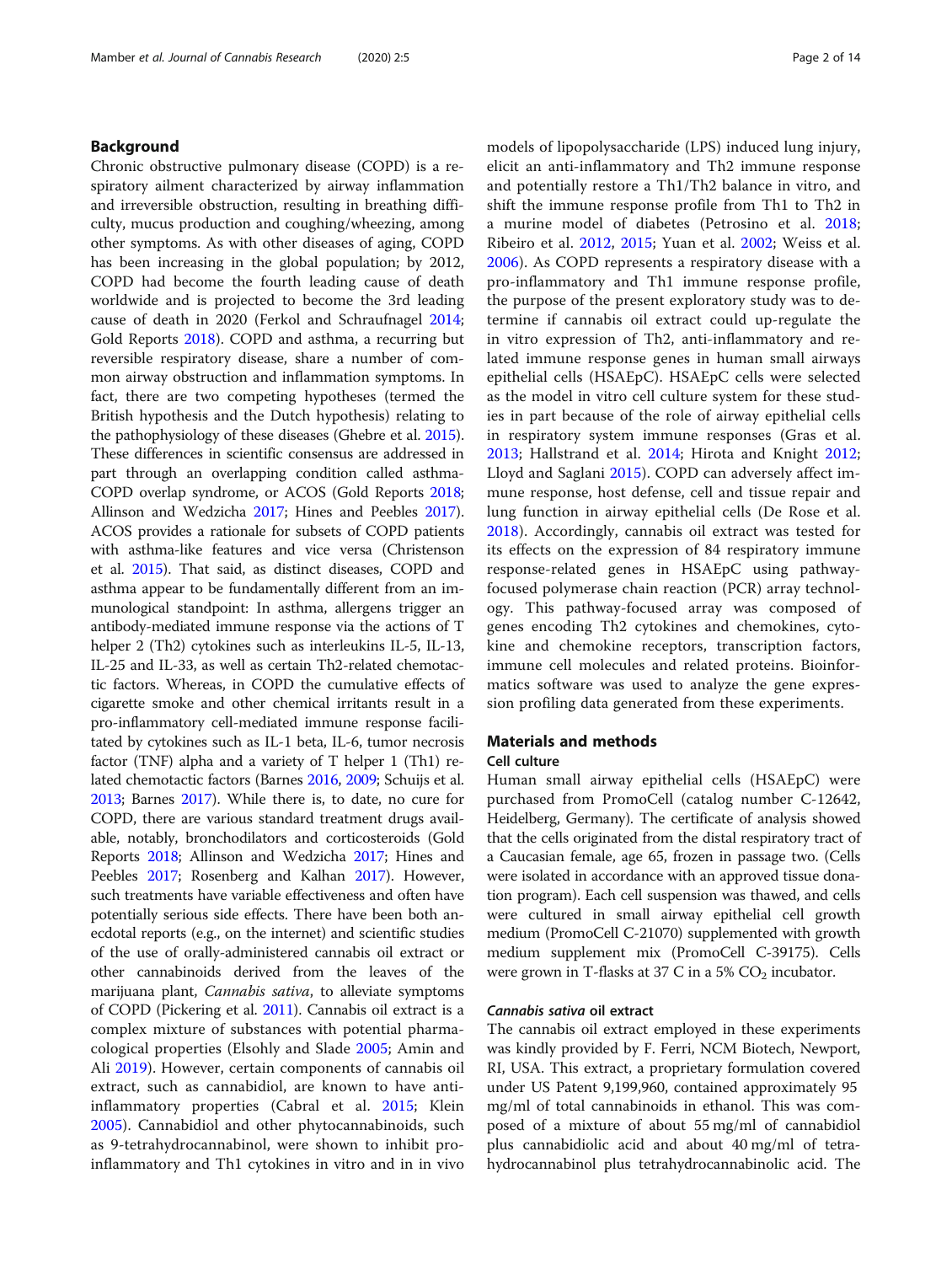preparation did not contain cannabinol. An analysis for terpenes or flavonoids was not conducted; the former but not the latter was likely present in the preparation. The stock solution was diluted 1:100 in ethanol and stored at 4 C. This preparation was further diluted 1:100 into cell culture media and tested for cytotoxic effects against primary HSAEpC cells in vitro. It was found that stock extract dilutions of 1:400 and higher were not cytotoxic. Ethanol (noncytotoxic at a 0.25% [2.5 ul/ml] final concentration) was the negative control. Neither ethanol alone nor the combination of extract in ethanol showed any cytotoxic effects at a 1:400 dilution in cell culture media. Accordingly, 1:400, 1:800 and 1:1600 stock extract dilutions (corresponding to final concentrations of 1:40,000, 1:80,000 and 1:160,000, or about 2.4, 1.2 and 0.6 μg/ml of total cannabinoids in cell culture media) were selected for further testing.

#### Treatment of cells with cannabis oil extract

HSAEpC were seeded in 6-well cell culture plates at a density of 200,000 cells per well. After overnight adhesion, cells were treated for 24 h with media containing cannabis oil extract (1:400, 1:800 and 1:1600 dilutions). Negative control cells were treated with an equivalent volume of ethanol or phosphate buffered saline (PBS) (1:400 dilution for a 0.25% final concentration). Each treatment dilution had four replicates, whereas control conditions (ethanol and PBS) had 6 replicates.

#### RNA extraction and reverse transcription

After 24 h of exposure to cannabis oil extract, cells were washed with PBS, collected in Trizol (Thermo Fisher Scientific, Waltham, MA) and total mRNA was extracted following manufacturer's instructions. Briefly, samples were incubated for 5 min at room temperature and 200 ul of chloroform (Sigma-Aldrich, Saint Louis, MO) was added to 1 ml of Trizol. The aqueous phase containing RNAs was separated by centrifugation at 12, 000 g for 15 min and transferred in a new tube. RNA was subsequently precipitated by adding 500 ul of isopropanol (Sigma-Aldrich) for 10 min followed by centrifugation for 10 min at 12,000 g. Pellets containing RNAs were washed three times in 75% ethanol and resuspended in 15–40 ul of nuclease-free water.

After the yield of RNA extraction was quantified using a Nanodrop (Thermo Fisher Scientific), complementary DNA (cDNA) was synthesized from 250 ng of RNA using the reverse transcription (RT2) First Strand kit (Qiagen, Valencia, CA) following the manufacturer's instructions.

# Pathway-focused quantitative polymerase chain reaction (qPCR) assays

In order to identify respiratory-related Th2 and associated immune response genes whose expression could be altered by the cannabis oil extract treatment,  $RT^2$ Profiler™ PCR Arrays were used according to the manufacturer instructions (Qiagen, catalog number PAHS 067Z, product number 330231). Briefly, this assay in 384 well plate format contains primers for 84 genes of interest (GOIs) and 4 housekeeping genes in 4 replicates. A listing and description of the Th2 cytokine/chemokine and related immune response genes in this PCR array are shown in the accompanying Additional file [1](#page-11-0): Table S1. PCR mixes including SYBR Green dye and 0.17 ul of cDNA were added to the plate wells and the PCR reaction was performed following the manufacturer's instructions using an Applied Biosystems® ViiA™ 7 Real-Time PCR System (Thermo Fisher Scientific).

#### Data, statistical and bioinformatics analyses

Quantitative PCR results were analyzed by the delta cycle threshold (Ct) method, with the 0.25% ethanol treated cells as a control, using the Data Resources Center ([www.Qiagen.com](http://www.qiagen.com)). Genes with Ct values > = 35 were excluded from this analysis, and genes with Ct values > 32 were considered low expression. Fold changes  $(2^{\wedge}(-$  Delta Ct)) were determined as the normalized gene expression (2^(− Delta Ct)) in the cannabis extract treated sample divided by the normalized gene expression (2^(− Delta Ct)) in the control sample (ethanol treated cells). Student's t-test was used to determine p-values between control group (ethanol) and each experimental group (cannabis oil extract). Genes were regarded as up-regulated or down-regulated if their extract treatment fold changes were > 2.0 or < 0.5 relative to ethanol controls and were statistically significant ( $P < 0.05$ ). The same analysis was performed to compare the results of the 0.25% ethanol treated cells with that of the saline control cells.

Further evaluation of GOIs was accomplished using the Database for Annotation, Visualization and Integrated Discovery or DAVID program (Huang et al. [2009a,](#page-12-0) [b\)](#page-12-0). This software tool was selected for its ability to analyze biological relationships among a list of GOIs, including an assessment of gene expression in specific Kyoto Encyclopedia of Genes and Genomes (KEGG) pathways (Ogata et al. [1999](#page-12-0)). The Benjamini-Hochberg statistic was employed to control the false discovery rate while conducting multiple comparisons of the data (Huang et al. [2009a,](#page-12-0) [b\)](#page-12-0). Results from the DAVID analysis was coupled with reviews of the scientific literature regarding the prominent GOIs identified.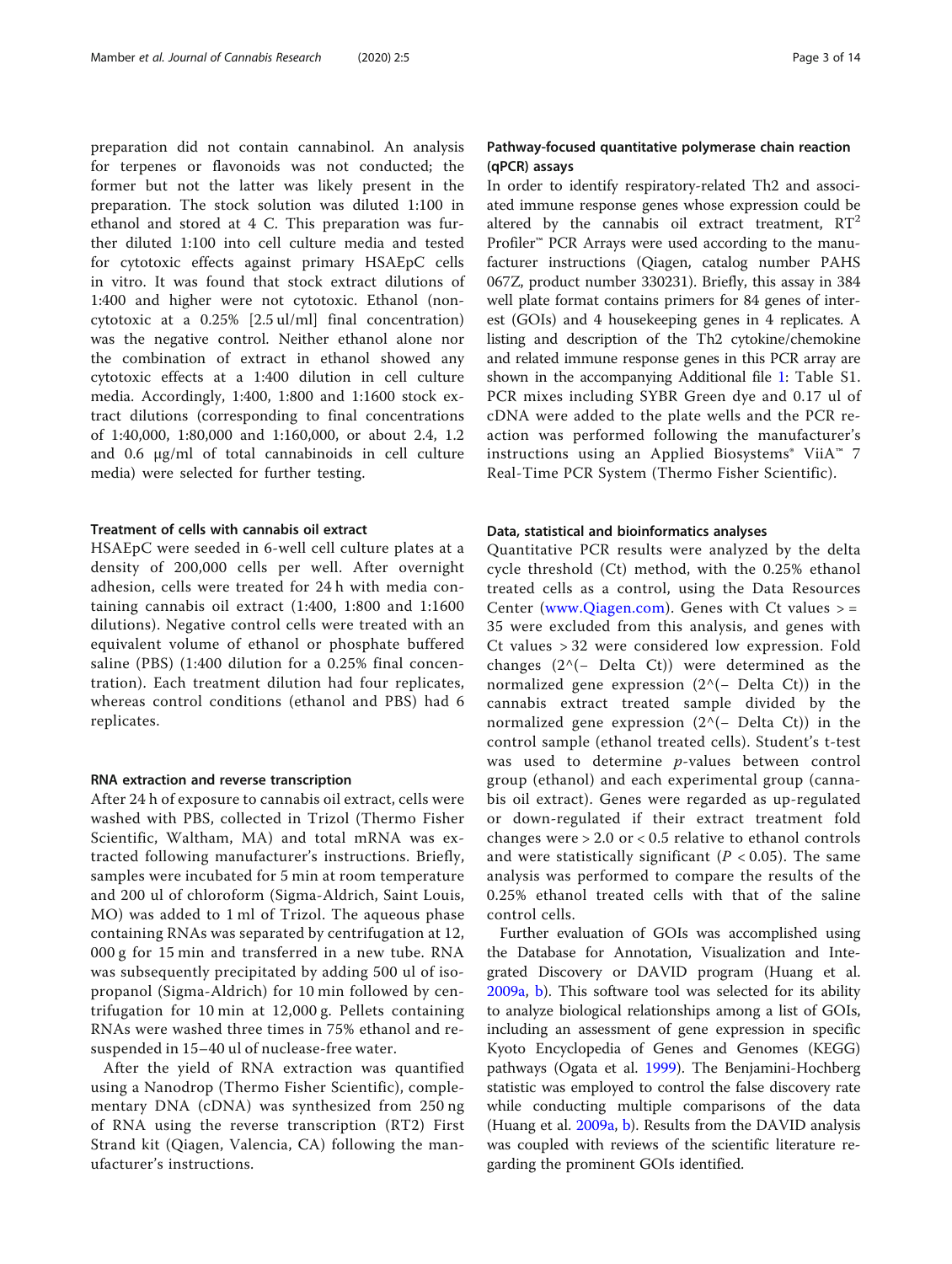#### <span id="page-3-0"></span>Results

#### Gene regulation by cannabis oil extract

Tables 1 and [2](#page-4-0) show qPCR fold regulation data for individual genes whose expression was significantly  $(P \leq$ 0.05) up-regulated or down-regulated, respectively, by any of the three cannabis oil extract dilutions (1:400, 1: 800 and 1:1600) at 24 h. Overall, of the 84 analyzed genes, 37 (16 up-regulated and 21 down-regulated) were affected by one or more cannabis oil extract dilutions. Treatment with the 1:400 dilution resulted in 15 upregulated and 20 down-regulated genes, while the 1:800 dilution treatment yielded nine up-regulated and seven down-regulated genes. Six genes (CSF2, IL1RL1, IL4, IL13RA2, IL17A and PPARG) were up-regulated by all three extract dilutions, with fold changes ranging from three to over 180 (Table 1 and Fig. [1](#page-5-0)). There also were two genes (CCL22 and TSLP) that were up-regulated and six genes (CLCA1, CMA1, EPX, LTB4R, MAF and PMCH) that were down-regulated at both the 1:400 and 1:800 dilutions. Fold changes for the six down-regulated genes ranged between 0.45 and < 0.04 (Table [2](#page-4-0) and Fig. [2\)](#page-5-0). Of the 47 genes that were neither up- or downregulated, 36 showed undetectable expression in both treatment and control samples, based on Ct values > 35. No data were obtained for one of the 84 genes, IL18, because of a technical error. The 1:800 dilution of cannabis oil extract was tested two additional times under slightly modified conditions, each with its own negative control. This was done to confirm and extend the initial observations. Results were similar to that of 1:800 dilution from the primary experiment (data not shown). Finally, the ethanol control was compared to the PBS control to determine if 0.25% ethanol had an effect on gene expression. The average fold change of the 84 genes tested was

Table 1 Up-regulated genes of interest (GOIs) after exposure of HSAEpC to various dilutions of cannabis oil extract for 24 h

| Symbol            | Description                                                                                                        | 1:400 Dil.     |                            |            | 1:800 Dil.     |                      |            | 1:1600 Dil.    |                        |            |
|-------------------|--------------------------------------------------------------------------------------------------------------------|----------------|----------------------------|------------|----------------|----------------------|------------|----------------|------------------------|------------|
|                   |                                                                                                                    | Fold<br>Change | 95% CI                     | $P$ -value | Fold<br>Change | 95% CI               | $P$ -value | Fold<br>Change | 95% CI                 | $P$ -value |
| BCL6              | B-cell leukemia/lymphoma 6                                                                                         | 2.408          | (1.94, 2.88)               | 0.00006    |                |                      |            |                |                        |            |
| CCL22             | Chemokine (C-C motif)<br>ligand 22                                                                                 | 5.309          | (2.69, 7.93)               | 0.00045    | 5.249          | (2.83, 7.67)         | 0.00022    |                |                        |            |
| CCL24             | Chemokine (C-C motif)<br>ligand 24                                                                                 | 59.800         | (42.54, 77.06)             | < 0.00001  |                |                      |            |                |                        |            |
| CCL <sub>26</sub> | Chemokine (C-C motif)<br>ligand 26                                                                                 | 5.396          | (3.50, 7.29)               | < 0.00001  |                |                      |            |                |                        |            |
| CSF <sub>2</sub>  | Colony stimulating factor<br>2 (granulocyte-macrophage)                                                            | 148.914        | (118.08, 179.74)           | < 0.00001  | 47.615         | (39.28, 55.95)       | < 0.00001  | 4.018          | (3.33, 4.70)           | < 0.00001  |
| IL4               | Interleukin 4                                                                                                      | 8.696          | (6.26, 11.13)              | 0.00001    |                | 12.324 (9.57, 15.08) | < 0.00001  | 3.679          | (2.41, 4.95)           | 0.00038    |
| IL12A             | Interleukin 12A (natural<br>killer cell stimulatory factor 1,<br>cytotoxic lymphocyte<br>maturation factor 1, p35) | 6.789          | (2.15, 11.43)              | 0.00048    |                |                      |            |                |                        |            |
| IL12B             | Interleukin 12B (natural killer<br>cell stimulatory factor 2,<br>cytotoxic lymphocyte<br>maturation factor 2, p40) | 5.196          | $(0.00001, 10.54)$ 0.03230 |            |                |                      |            |                |                        |            |
| IL13RA2           | Interleukin 13 receptor,<br>alpha 2                                                                                | 19.244         | (16.80, 21.69)             | < 0.00001  | 23.779         | (21.19, 26.37)       | < 0.00001  | 5.049          | (4.19, 5.91) < 0.00001 |            |
| IL17A             | Interleukin 17A                                                                                                    | 33.457         | (21.68, 45.24)             | 0.00004    | 35.543         | (25.63, 45.46)       | < 0.00001  | 7.563          | (5.64, 9.49) < 0.00001 |            |
| IL1RL1            | Interleukin 1 receptor-like 1                                                                                      | 180.497        | (122.94, 238.06)           | < 0.00001  | 161.270        | (105.45, 217.09)     | < 0.00001  | 7.296          | (4.95, 9.64) < 0.00001 |            |
| PPARG             | Peroxisome<br>proliferator-activated<br>receptor gamma                                                             | 5.415          | (4.81, 6.02)               | < 0.00001  | 7.367          | (6.40, 8.34)         | < 0.00001  | 3.004          | (2.63, 3.38) < 0.00001 |            |
| PRG <sub>2</sub>  | Proteoglycan 2, bone marrow<br>(natural killer cell activator,<br>eosinophil granule major<br>basic protein)       |                |                            |            | 2.600          | (2.04, 3.16)         | 0.00004    |                |                        |            |
| PTGDR2            | Prostaglandin D2 receptor 2                                                                                        | 3.725          | (1.55, 5.90)               | 0.00374    |                |                      |            |                |                        |            |
| TBX21             | $T-box 21$                                                                                                         | 28.785         | (23.31, 34.26)             | < 0.00001  |                |                      |            |                |                        |            |
| <b>TSLP</b>       | Thymic stromal<br>lymphopoietin                                                                                    | 11.999         | (9.61, 14.39)              | < 0.00001  |                | 2.602 (2.03, 3.18)   | 0.00002    |                |                        |            |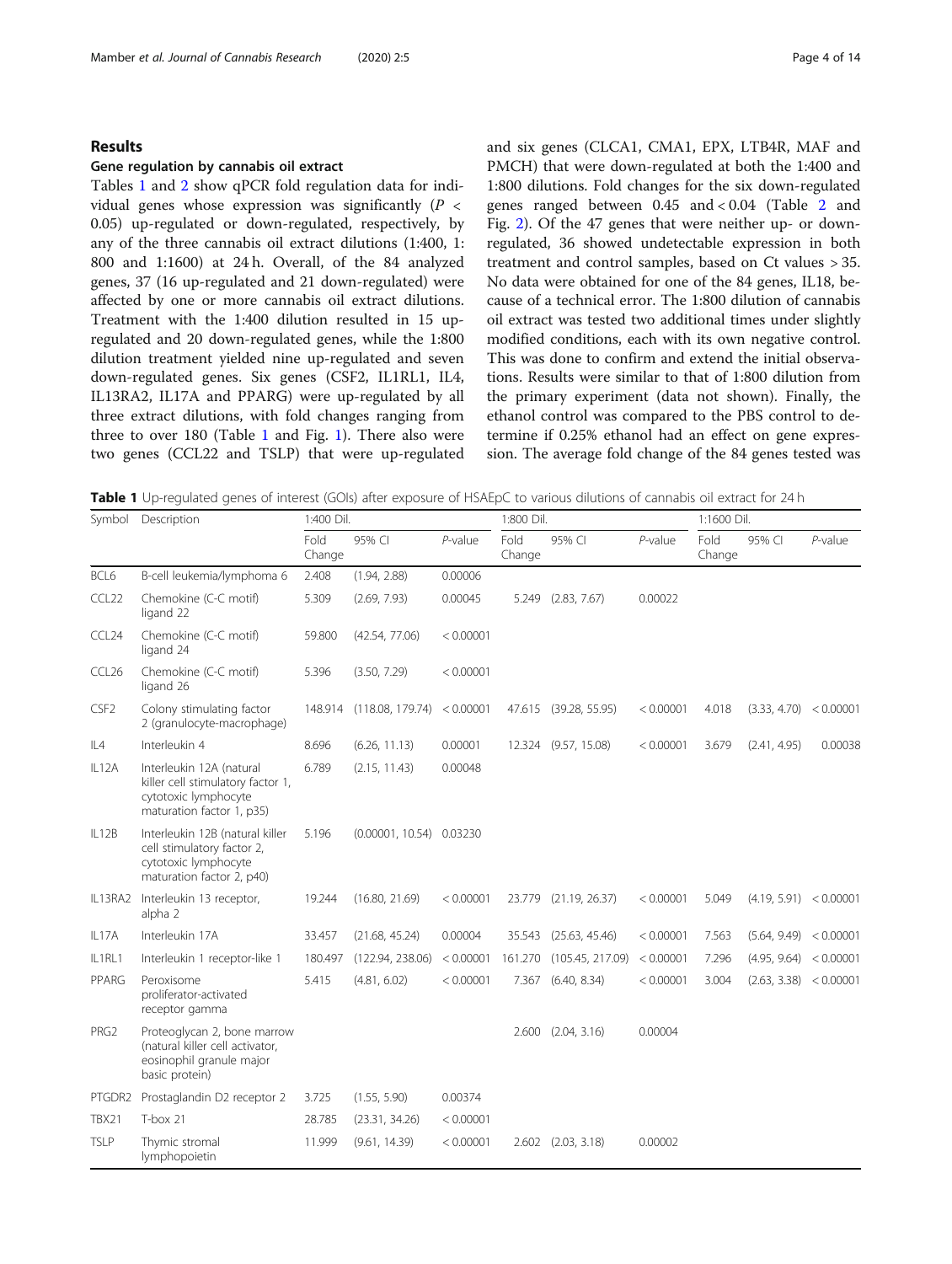<span id="page-4-0"></span>Table 2 Down-regulated GOIs after exposure of HSAEpC to various dilutions of cannabis oil extract for 24 h

| Symbol            | Description                                                                                   | 1:400 Dil.     |                 |            | 1:800 Dil.     |              |           | 1:1600 Dil.    |        |            |
|-------------------|-----------------------------------------------------------------------------------------------|----------------|-----------------|------------|----------------|--------------|-----------|----------------|--------|------------|
|                   |                                                                                               | Fold<br>Change | 95% CI          | $P$ -value | Fold<br>Change | 95% CI       | P-value   | Fold<br>Change | 95% CI | $P$ -value |
| ADRB <sub>2</sub> | Adrenergic receptor, beta 2                                                                   | 0.462          | (0.40, 0.53)    | 0.00001    |                |              |           |                |        |            |
| AREG              | Amphiregulin                                                                                  | 0.476          | (0.41, 0.54)    | < 0.00001  |                |              |           |                |        |            |
| CCL5              | Chemokine (C-C motif) ligand 5                                                                | 0.226          | (0.10, 0.36)    | 0.00119    |                |              |           |                |        |            |
| CLCA1             | Chloride channel accessory 1                                                                  | 0.129          | (0.03, 0.23)    | 0.02891    | 0.162          | (0.06, 0.26) | 0.03048   |                |        |            |
| CMA1              | Chymase 1, mast cell                                                                          | 0.068          | (0.04, 0.10)    | 0.00037    | 0.353          | (0.20, 0.50) | 0.00421   |                |        |            |
| EPX               | Eosinophil peroxidase                                                                         | 0.037          | (0.03, 0.04)    | < 0.00001  | 0.213          | (0.11, 0.31) | < 0.00001 |                |        |            |
| FOXP3             | Forkhead box P3                                                                               | 0.257          | (0.12, 0.40)    | 0.00038    |                |              |           |                |        |            |
| IL3RA             | Interleukin 3 receptor, alpha<br>(low affinity)                                               |                |                 |            | 0.344          | (0.16, 0.52) | 0.00364   |                |        |            |
| IL4R              | Interleukin 4 receptor                                                                        | 0.261          | (0.24, 0.28)    | < 0.00001  |                |              |           |                |        |            |
| IL5               | Interleukin 5 (colony-stimulating<br>factor, eosinophil)                                      | 0.319          | (0.06, 0.58)    | 0.01014    |                |              |           |                |        |            |
| IL13RA1           | Interleukin 13 receptor, alpha 1                                                              | 0.343          | (0.29, 0.40)    | < 0.00001  |                |              |           |                |        |            |
| IL33              | Interleukin 33                                                                                | 0.185          | (0.16, 0.21)    | < 0.00001  |                |              |           |                |        |            |
| LTB4R             | Leukotriene B4 receptor                                                                       | 0.194          | (0.16, 0.23)    | < 0.00001  | 0.451          | (0.39, 0.52) | 0.00001   |                |        |            |
| MAF               | V-maf musculoaponeurotic<br>fibrosarcoma oncogene<br>homolog (avian)                          | 0.237          | (0.20, 0.28)    | < 0.00001  | 0.330          | (0.29, 0.37) | 0.00001   |                |        |            |
| MMP9              | Matrix metallopeptidase 9<br>(gelatinase B, 92 kDa gelatinase,<br>92 kDa type IV collagenase) | 0.274          | (0.22, 0.33)    | 0.00001    |                |              |           |                |        |            |
| PMCH              | Pro-melanin-concentrating<br>hormone                                                          | 0.271          | (0.17, 0.37)    | 0.00188    | 0.087          | (0.03, 0.14) | 0.00047   |                |        |            |
| <b>POSTN</b>      | Periostin, osteoblast specific<br>factor                                                      | 0.176          | (0.16, 0.19)    | < 0.00001  |                |              |           |                |        |            |
| <b>RORC</b>       | RAR-related orphan receptor C                                                                 | 0.180          | (0.00001, 0.36) | 0.02731    |                |              |           |                |        |            |
| SATB1             | SATB homeobox 1                                                                               | 0.481          | (0.31, 0.65)    | 0.00148    |                |              |           |                |        |            |
| STAT5A            | Signal transducer and activator<br>of transcription 5A                                        | 0.328          | (0.27, 0.38)    | 0.00001    |                |              |           |                |        |            |
| TNFSF4            | Tumor necrosis factor (ligand)<br>superfamily, member 4                                       | 0.197          | (0.08, 0.31)    | < 0.00001  |                |              |           |                |        |            |

0.89, and none were significantly up-regulated. Only one gene (IL17A) was significantly down-regulated (fold change = 0.4). Interestingly, IL17A was significantly upregulated at all three extract dilutions.

# Use of the DAVID bioinformatics program to identify specific respiratory disease-related GOIs

In order to evaluate the biological importance of the gene expression data, the list of 35 up- and downregulated GOIs from the 1:400 dilution treatment were further analyzed using bioinformatics software, specifically, the DAVID program. The 35 GOIs were analyzed with the Functional Annotation Tool of DAVID using the full Homo sapiens genome as the baseline or background control. The summarized results of this analysis, yielding a total of 33 GOIs, are shown in Table [3](#page-6-0). The functional categories and pathways selected were based

on both the numbers of GOIs within each category plus low (i.e., highly statistically significant) *p*-values and Benjamini-Hochberg correction values generated by the use of the Functional Analysis Tool. The disease component yielded 10, 22 and 17 GOIs involved in COPD, asthma and the combination category of asthma/bronchiolitis/viral (especially respiratory syncytial virus) infections, respectively. Three major functional categories were identified by DAVID enrichment analysis: Signal genes (22), cytokine genes (14), and inflammatory response genes (4). DAVID's gene ontogeny enrichment analysis program further identified 15 and eight genes coding for gene products involved in the immune response and positive regulation of the inflammatory response, respectively. The gene ontogeny enrichment analysis for molecular functions program within DAVID identified 10 genes whose products are molecules with cytokine activity and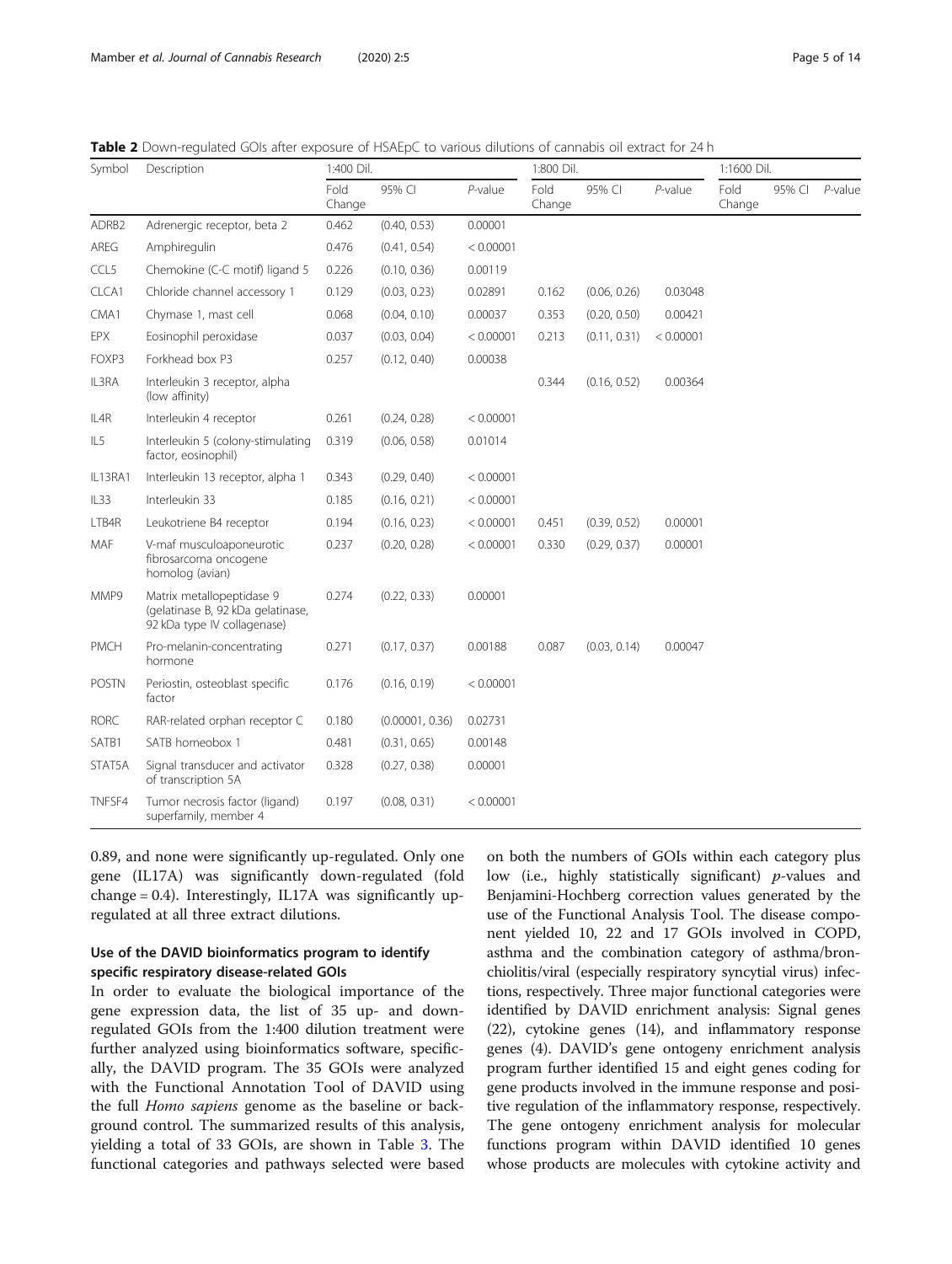<span id="page-5-0"></span>Mamber et al. Journal of Cannabis Research (2020) 2:5 Page 6 of 14



five genes encoding molecules with cytokine receptor activity. With respect to cellular components, there were 19 and 12 GOIs, respectively, that encoded extracellular space- or extracellular region-related molecules. Additional analyses of the 35 genes using the DAVID program identified three KEGG pathways of interest. Eleven GOIs were identified in the cytokine-cytokine receptor interaction KEGG pathway. A schematic picture of how the KEGG cytokine-cytokine receptor interaction GOIs are related can be visualized at [https://david.ncifcrf.](https://david.ncifcrf.gov/kegg.jsp?path=hsa04060Cytokine-cytokine%20receptor%20interaction&termId=550028747&source=kegg) [gov/kegg.jsp?path=hsa04060\\$Cytokine-cytokine%20recep](https://david.ncifcrf.gov/kegg.jsp?path=hsa04060Cytokine-cytokine%20receptor%20interaction&termId=550028747&source=kegg) [tor%20interaction&termId=550028747&source=kegg.](https://david.ncifcrf.gov/kegg.jsp?path=hsa04060Cytokine-cytokine%20receptor%20interaction&termId=550028747&source=kegg)

Ten regulated genes were identified in the Janus kinase and signal transducer and activator of transcription (JAK-STAT) signaling pathway.



The same bioinformatics analyses were applied specifically to the list of eight genes up-regulated by either all three dilutions or by two of three dilutions of cannabis oil extract (Table [4](#page-7-0)). Functional analysis of disease components yielded all eight GOIs in the respiratory disease category (asthma and/or bronchiolitis and/or viral infections), with two genes (IL4 and IL13RA2) specifically in the COPD/asthma category. Five GOIs (CCL22, CSF2, IL4, IL17RL1 and TSLP) were in the cytokine functional category. All GOIs except PPARG were in the signal functional category. Biological process analysis identified five GOIs (CCL22, CSF2, IL1RL1, IL4 and IL17A) with activity in the immune response category. CSF2 and IL17 were identified as positive regulators of IL-23 production, while IL4 and PPARG were identified as negative regulators of the acute inflammatory response. There were six extracellular space cell component GOIs (all but IL1RL1 and PPARG). Molecular function analysis identified CSF2, IL4, IL17A and TSLP as cytokine activity GOIs. These four were the same GOIs in the KEGG pathway for cytokine and cytokine receptor interactions. Also, there were four gene products (CSF2, IL4, IL13RA2 and TSLP) involved in the KEGG pathway for JAK-STAT signaling. Bioinformatics analysis of the six down-regulated GOIs using DAVID did not reveal common functions or KEGG pathways. However, this does not lessen the potential relevance of the individual down-regulated GOIs to the treatment of COPD.

# **Discussion**

# Experimental design considerations

These experiments were designed to determine if cannabis oil extract could in fact affect immune response gene expression in a human primary lung epithelial cell model that might be relevant to the treatment of COPD. It is acknowledged that the experimental protocols employed were exploratory in nature. Consequently, the results of this study have to be considered preliminary for a variety of reasons. These reasons include the HSAEpC being from a single individual, the time and resource constraints involved in performing these experiments, and the composition of the cannabis oil extract. That said, these results have value as a confirmation and extension of prior studies characterizing the anti-inflammatory and immune response-modifying properties of cannabinoids (Cabral et al. [2015;](#page-11-0) Klein [2005](#page-12-0); Petrosino et al. [2018](#page-13-0); Ribeiro et al. [2012](#page-13-0), [2015](#page-13-0); Yuan et al. [2002](#page-13-0); Weiss et al. [2006](#page-13-0)). Moreover, the methodologies employed in the present study (gene expression profiling and pathway analysis) were analogous to those used in a study of the anti-inflammatory effects of cannabidiol in a multiple sclerosis model system (Kozela et al. [2016](#page-12-0)). Accordingly, these results warrant further in vitro and in vivo investigations with respect to the use of cannabis oil extract in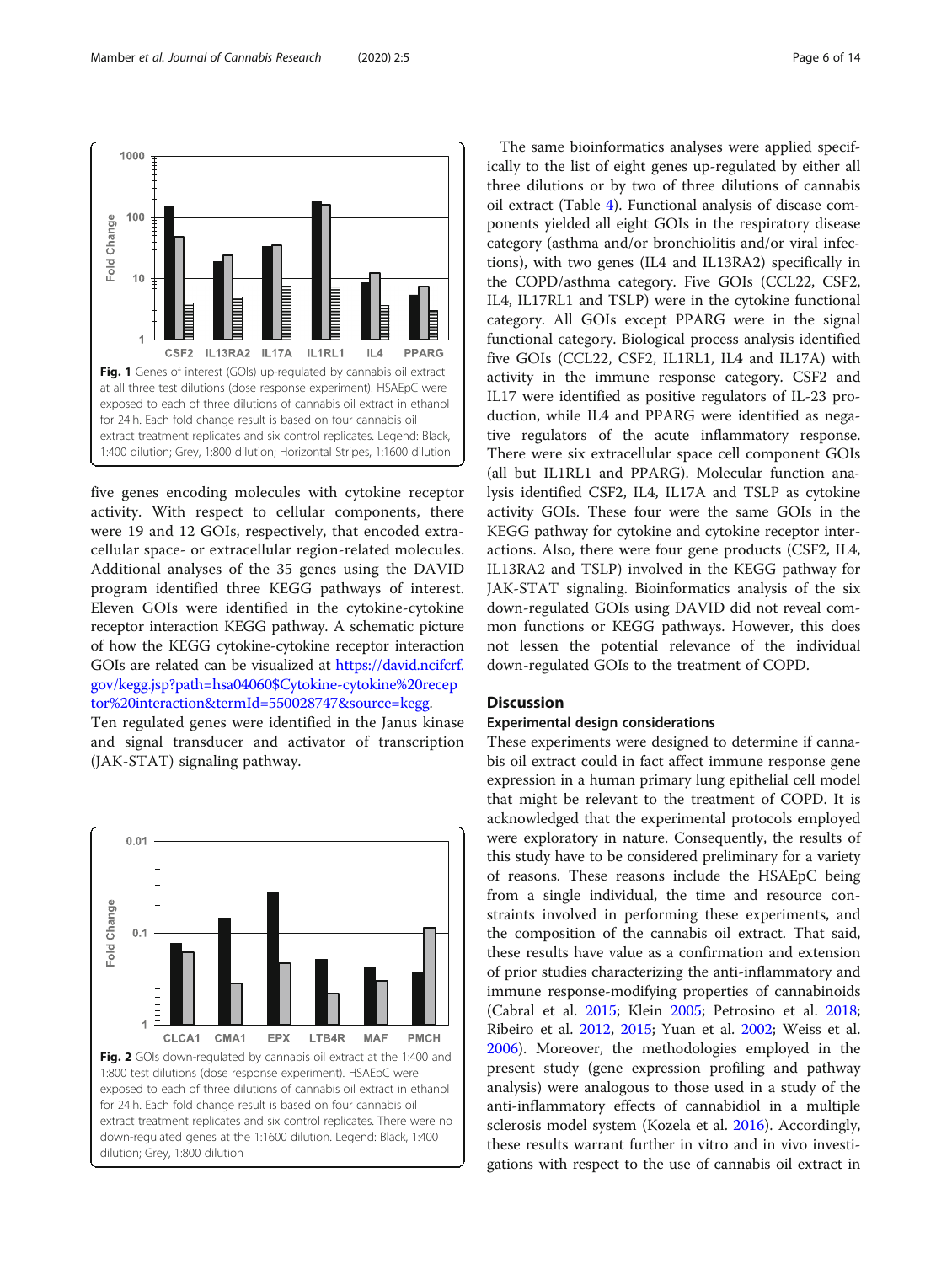| ١<br>Ì<br>I                                                                                 |  |
|---------------------------------------------------------------------------------------------|--|
| I<br>j<br>I                                                                                 |  |
| $\mathfrak{g}$<br>J<br>$\overline{a}$                                                       |  |
| l<br>i                                                                                      |  |
| ١<br>j                                                                                      |  |
| 5<br>$\overline{ }$<br>$\overline{\phantom{a}}$<br>$\big)$<br>$\overline{\phantom{a}}$<br>I |  |
| ١<br>į                                                                                      |  |
| l                                                                                           |  |
| ı                                                                                           |  |

<span id="page-6-0"></span>

|                            |                                                                                                                                                                                                                                                                                                                                                                                |                       | Table 3 Evaluation of GOIs using the DAVID functional analytical tool |                         |                                              |                                   |                               |                                                 |                      |                                  |                        |                         |                                           |                                        |
|----------------------------|--------------------------------------------------------------------------------------------------------------------------------------------------------------------------------------------------------------------------------------------------------------------------------------------------------------------------------------------------------------------------------|-----------------------|-----------------------------------------------------------------------|-------------------------|----------------------------------------------|-----------------------------------|-------------------------------|-------------------------------------------------|----------------------|----------------------------------|------------------------|-------------------------|-------------------------------------------|----------------------------------------|
| Gene                       |                                                                                                                                                                                                                                                                                                                                                                                | Disease-related GOI   |                                                                       | Functional Analysis GOI |                                              |                                   | <b>Biological Process GOI</b> |                                                 |                      | Molecular Function GOI           |                        | Cellular Component GOI  | KEGG Pathway GOI                          |                                        |
| Symbol                     | $\sqrt{\frac{6}{5}}$                                                                                                                                                                                                                                                                                                                                                           | Asthma                | Asthma<br>Bronchiolitis Viral/<br>RSV                                 | Cytokine<br>Function    | Signaling<br>Function                        | Inflammatory<br>Response Function | Immune<br>Response            | Inflammatory Response<br>Positive Regulation of | Cytokine<br>Activity | Cytokine<br>Receptor<br>Activity | Extracellular<br>Space | Extracellular<br>Region | Cytokine-Cytokine<br>Receptor Interaction | Jak-STAT<br>Signaling<br>Pathway       |
| ADRB2                      | $\! \times$                                                                                                                                                                                                                                                                                                                                                                    | $\! \times$           | $\times$                                                              |                         |                                              |                                   |                               |                                                 |                      |                                  |                        |                         |                                           |                                        |
| <b>AREG</b>                |                                                                                                                                                                                                                                                                                                                                                                                |                       |                                                                       | $\! \times$             | $\times$                                     |                                   |                               |                                                 | $\times$             |                                  |                        |                         |                                           |                                        |
| BCL6                       | $\boldsymbol{\times}$                                                                                                                                                                                                                                                                                                                                                          |                       |                                                                       |                         |                                              | $\boldsymbol{\times}$             |                               | $\times$                                        |                      |                                  |                        |                         |                                           |                                        |
| CCL22                      |                                                                                                                                                                                                                                                                                                                                                                                |                       | $\times$                                                              | $\times$                | $\times$                                     |                                   | $\! \times$                   | $\times$                                        |                      |                                  | $\! \times$            | $\! \times$             |                                           |                                        |
| CCL <sub>24</sub>          |                                                                                                                                                                                                                                                                                                                                                                                | $\times$              | $\boldsymbol{\times}$                                                 | $\times$                | $\times$                                     |                                   | $\mathord{\times}$            | $\boldsymbol{\times}$                           |                      |                                  | $\,\times\,$           |                         |                                           |                                        |
| CL26                       |                                                                                                                                                                                                                                                                                                                                                                                | $\times$              | $\times$                                                              | $\times$                | $\times$ $\times$ $\times$ $\times$          | $\times~\times~\times$            | $\times$ $~\times$            | $\mathsf{P}\times\mathsf{P}\times$              |                      |                                  | $\times$               |                         |                                           |                                        |
| CCL5                       | $\boldsymbol{\times}$                                                                                                                                                                                                                                                                                                                                                          | $\times$              | $\times$                                                              | $\times$                |                                              |                                   |                               |                                                 |                      |                                  | $\times$               | $\! \times$             | $\! \times$                               |                                        |
| CLCAT                      |                                                                                                                                                                                                                                                                                                                                                                                | $\times$              |                                                                       |                         |                                              |                                   |                               |                                                 |                      |                                  | $\mathbb{R}$           |                         |                                           |                                        |
| CMA1                       |                                                                                                                                                                                                                                                                                                                                                                                | $\boldsymbol{\times}$ |                                                                       |                         |                                              |                                   |                               |                                                 |                      |                                  |                        | $\times$                |                                           |                                        |
| CSF <sub>2</sub>           | $\! \times$                                                                                                                                                                                                                                                                                                                                                                    | $\times$              | $\boldsymbol{\times}$                                                 | $\times$                | $\mathbb{R}^2$                               |                                   | $\times$ $~\times$            |                                                 | $\! \times$          |                                  | $\! \times$            |                         | $\! \times$                               | $\! \times$                            |
| EPX                        |                                                                                                                                                                                                                                                                                                                                                                                |                       |                                                                       |                         | $\mathbb{R}$                                 |                                   |                               |                                                 |                      |                                  | $\mathbb{R}$           |                         |                                           |                                        |
| FOXP3                      |                                                                                                                                                                                                                                                                                                                                                                                | $\times$              | $\! \times$                                                           |                         |                                              |                                   |                               |                                                 |                      |                                  |                        |                         |                                           |                                        |
| $\overline{4}$             | $\! \times$                                                                                                                                                                                                                                                                                                                                                                    | $\times$              | $\times$                                                              | $\times$                | $\times$                                     |                                   | $\boldsymbol{\times}$         |                                                 | $\times$             |                                  | $\! \times$            | $\! \times$             | $\boldsymbol{\times}$                     | $\times$                               |
| IL4R                       | $\,\times\,$                                                                                                                                                                                                                                                                                                                                                                   | $\times$              | $\times$                                                              |                         | $\times$                                     |                                   | $\times$                      |                                                 |                      | $\times$                         | $\times$               |                         | $\,\times\,$                              | $\mathord{\times}$                     |
| $\overset{\mathsf{L}}{=}$  |                                                                                                                                                                                                                                                                                                                                                                                | $\times$              | $\boldsymbol{\times}$                                                 | $\! \times$             |                                              |                                   | $\times$ $~\times$            | $\boldsymbol{\times}$                           | $\times$             |                                  | $\times$               | $\times$                | $\times$                                  | $\times$                               |
| L12A                       | $\! \times$                                                                                                                                                                                                                                                                                                                                                                    | $\times$              | $\boldsymbol{\times}$                                                 | $\times$                | $\boldsymbol{\times}$                        |                                   |                               |                                                 | $\times$             |                                  | $\boldsymbol{\times}$  | $\times$ $~\times$      | $\! \times$                               | $\times$                               |
| IL12B                      | $\,\times\,$                                                                                                                                                                                                                                                                                                                                                                   | $\times$              | $\,\times\,$                                                          | $\times$                |                                              |                                   |                               |                                                 | $\times$             | $\times$                         | $\mathbb{\times}$      |                         | $\,\times\,$                              | $\times$                               |
| IL13RA1                    |                                                                                                                                                                                                                                                                                                                                                                                | $\times$              | $\boldsymbol{\times}$                                                 |                         |                                              |                                   |                               |                                                 |                      | $\times$                         |                        |                         | $\mathbb{1}$                              | $\times$ $\times$                      |
| IL13RA2                    |                                                                                                                                                                                                                                                                                                                                                                                |                       | $\mathbb{\times}$                                                     |                         | $\times$ $\times$ $\times$ $\times$ $\times$ |                                   |                               |                                                 |                      | $\mathbf{\times}$                | $\! \times$            | $\times$                |                                           |                                        |
| IL17A                      |                                                                                                                                                                                                                                                                                                                                                                                | $\times$              | $\times$                                                              | $\! \times$             |                                              |                                   |                               | $\times$                                        | $\times$             |                                  | $\,\times\,$           | $\mathbb{\times}$       | $\times$                                  |                                        |
| ILIRLI                     |                                                                                                                                                                                                                                                                                                                                                                                | $\times$ $\times$     |                                                                       |                         |                                              |                                   | $\times$ $~\times$            |                                                 |                      | $\times$                         |                        |                         |                                           |                                        |
| $\mathbb{L}33$             |                                                                                                                                                                                                                                                                                                                                                                                |                       |                                                                       | $\times$                |                                              |                                   |                               |                                                 | $\times$             |                                  | $\! \times$            | $\times$                |                                           |                                        |
| LTB4R                      |                                                                                                                                                                                                                                                                                                                                                                                |                       |                                                                       |                         |                                              |                                   | $\times$                      | $\times$                                        |                      |                                  |                        |                         |                                           |                                        |
| <b>MMP9</b>                | $\times$                                                                                                                                                                                                                                                                                                                                                                       | $\boldsymbol{\times}$ |                                                                       |                         | $\times$                                     |                                   |                               |                                                 |                      |                                  | $\! \times$            | $\times$ $~\times$      |                                           |                                        |
| PMCH                       |                                                                                                                                                                                                                                                                                                                                                                                |                       |                                                                       |                         | $\times$ $\times$                            |                                   |                               |                                                 |                      |                                  |                        |                         |                                           |                                        |
| POSTN                      |                                                                                                                                                                                                                                                                                                                                                                                |                       |                                                                       |                         |                                              |                                   |                               |                                                 |                      |                                  | $\times$               |                         |                                           |                                        |
| PPARG                      | $\times$                                                                                                                                                                                                                                                                                                                                                                       | $\times$              |                                                                       |                         |                                              |                                   |                               |                                                 |                      |                                  |                        |                         |                                           |                                        |
| PTGDR2                     |                                                                                                                                                                                                                                                                                                                                                                                | $\times$              |                                                                       |                         |                                              |                                   | $\! \times$                   |                                                 |                      |                                  |                        |                         |                                           |                                        |
| SATB1                      |                                                                                                                                                                                                                                                                                                                                                                                |                       |                                                                       |                         | $\times$                                     |                                   |                               |                                                 |                      |                                  |                        |                         |                                           |                                        |
| STATSA                     |                                                                                                                                                                                                                                                                                                                                                                                |                       | $\times$ $~\times$                                                    |                         |                                              |                                   |                               |                                                 |                      |                                  |                        |                         |                                           | $\times$                               |
| TBX21                      |                                                                                                                                                                                                                                                                                                                                                                                | $\! \times$           |                                                                       |                         |                                              |                                   |                               |                                                 |                      |                                  |                        |                         |                                           |                                        |
| TNFSF4                     |                                                                                                                                                                                                                                                                                                                                                                                |                       |                                                                       | $\times$                |                                              |                                   | $\times$                      |                                                 | $\times$             |                                  | $\times$               |                         | $\times$                                  |                                        |
| TSLP                       |                                                                                                                                                                                                                                                                                                                                                                                | $\times$              |                                                                       | $\boldsymbol{\times}$   | $\times$ 2                                   |                                   |                               |                                                 | $~\times~$           |                                  | $\times$               |                         | $\mathord{\times}$ =                      | $\times$ $\,$ $\stackrel{\circ}{\sim}$ |
| $\overline{\mathbf{Q}}$ of | $\mathrel{\mathop{\scriptstyle\mathrel{\mathop{\scriptstyle\mathop{\scriptstyle\mathop{\scriptstyle\mathop{\scriptstyle\mathop{\scriptstyle\mathop{\scriptstyle\mathop{\scriptstyle\mathop{\scriptstyle\mathop{\scriptstyle\mathop{\scriptstyle\mathop{\scriptstyle\mathop{\scriptstyle\mathop{\scriptstyle\mathop{\scriptstyle\mathop{\scriptstyle\mathop{\cal E}}}}}}}}}}}}$ | 22                    | $\square$                                                             | $\overline{z}$          |                                              | 4                                 | $\overline{1}$                | $\infty$                                        | $\supseteq$          | $\mathsf{L}\cap$                 | $\overline{0}$         | $\approx$               |                                           |                                        |
|                            |                                                                                                                                                                                                                                                                                                                                                                                |                       |                                                                       |                         |                                              |                                   |                               |                                                 |                      |                                  |                        |                         |                                           |                                        |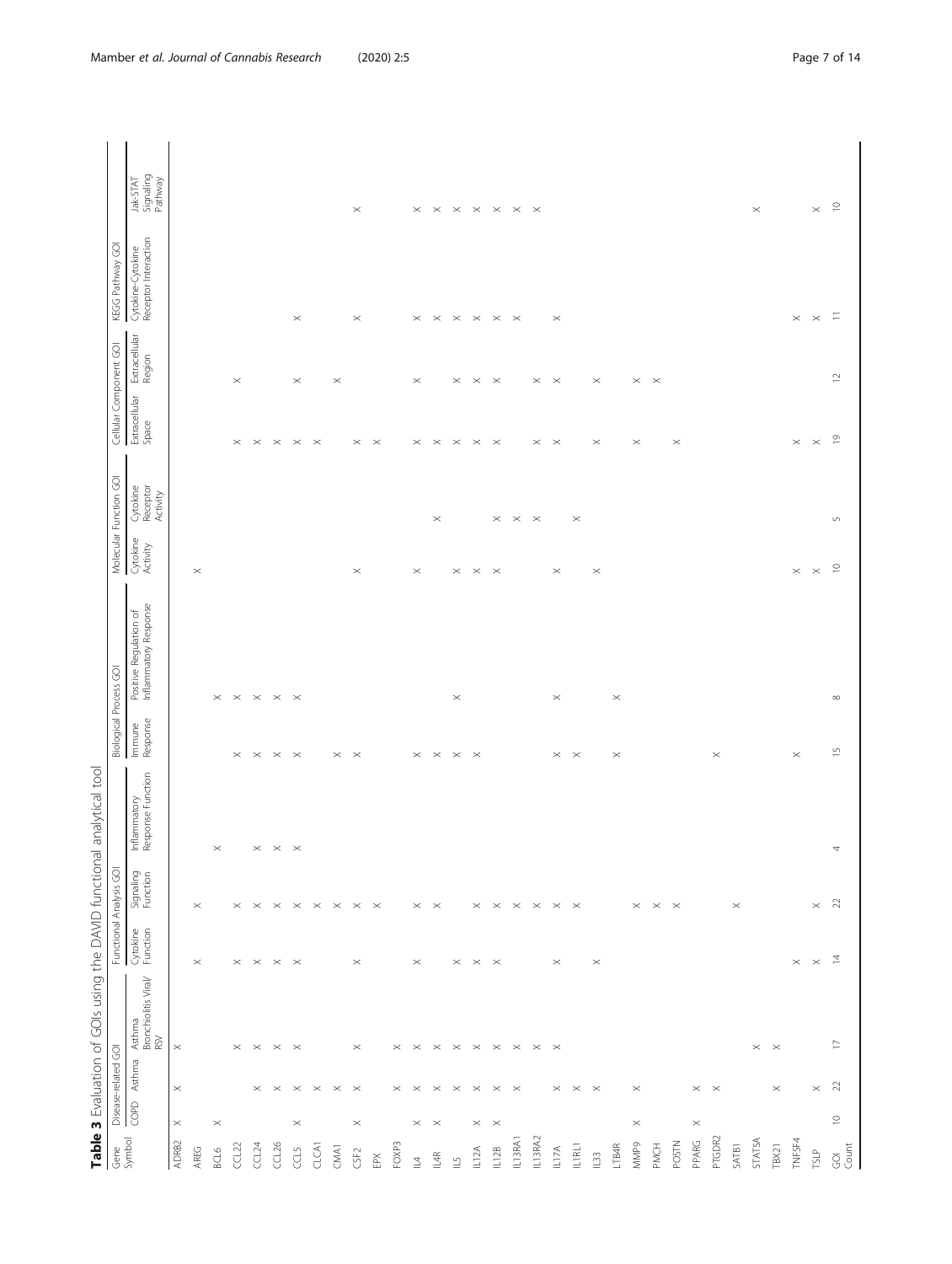<span id="page-7-0"></span>

| Symbol<br>Gene   |        | Disease-related GOI |                            | Functional Analysis<br>ē   |               |          | <b>Biological Process GOI</b>                                 |                                                          | Molecular<br>Function<br>GOI | Component<br>Cellular<br>$\overline{S}$ | KEGG Pathway GOI                            |                                  |
|------------------|--------|---------------------|----------------------------|----------------------------|---------------|----------|---------------------------------------------------------------|----------------------------------------------------------|------------------------------|-----------------------------------------|---------------------------------------------|----------------------------------|
|                  | Asthma | COPD/ Asthma Asthma | Bronchiolitis<br>Viral/RSV | <b>ytokine</b><br>Function | aling<br>tion | Response | Immune Positive Regulation of<br>Interleukin-23<br>Production | Negative Regulation of<br>Acute Inflammatory<br>Response | Cytokine<br>Activity         | Extracellular<br>Space                  | ytokine-Cytokine<br>Interaction<br>Receptor | Signaling<br>Jak-STAT<br>Pathway |
| CCL22            |        |                     | $\times$                   | $\times$                   |               |          |                                                               |                                                          |                              | $\times$                                |                                             |                                  |
| CSF <sub>2</sub> |        |                     |                            |                            |               |          | $\times$                                                      |                                                          | $\times$                     | $\times$                                |                                             | $\times$                         |
| IL1RL1           |        |                     |                            |                            |               |          |                                                               |                                                          |                              |                                         |                                             |                                  |
| $\overline{4}$   |        |                     |                            |                            |               |          |                                                               | $\times$                                                 | $\times$                     |                                         |                                             |                                  |
| $-13RA2$         |        |                     |                            |                            |               |          |                                                               |                                                          |                              | $\times$                                |                                             | $\times$                         |
| L17A             |        |                     |                            |                            |               | $\times$ | $\times$                                                      |                                                          |                              | $\times$                                |                                             |                                  |
| PPARG            |        |                     |                            |                            |               |          |                                                               | $\times$                                                 |                              |                                         |                                             |                                  |
| <b>TSLP</b>      |        |                     |                            |                            |               |          |                                                               |                                                          |                              | $\times$                                | $\times$                                    | $\times$                         |
|                  |        |                     |                            |                            |               |          |                                                               |                                                          |                              |                                         |                                             |                                  |

| ?<br>?<br>)<br>j           |
|----------------------------|
| Ì<br>I                     |
|                            |
| I<br>S<br>¢                |
| !                          |
| ļ<br>١<br>$\frac{1}{3}$    |
| í                          |
| ĺ<br>)                     |
|                            |
| I<br>J                     |
| Į                          |
| $\mathbf{r}$<br>j<br>١     |
| ١<br>5                     |
| )<br>)<br>I<br>ī<br>)<br>I |
| δ<br>ī<br>ţ<br>J           |
| I<br>١                     |
| J<br>١<br>۱                |
| אי ווי יא<br>ï             |
| ١                          |
| Ì                          |
| ļ                          |
| ļ<br>١                     |
| j<br>J<br>$\mathfrak l$    |
| ֧֦֧֦֧֦֧֦֧֚֬֝<br>d          |
| J<br>ı                     |
| ŕ                          |
|                            |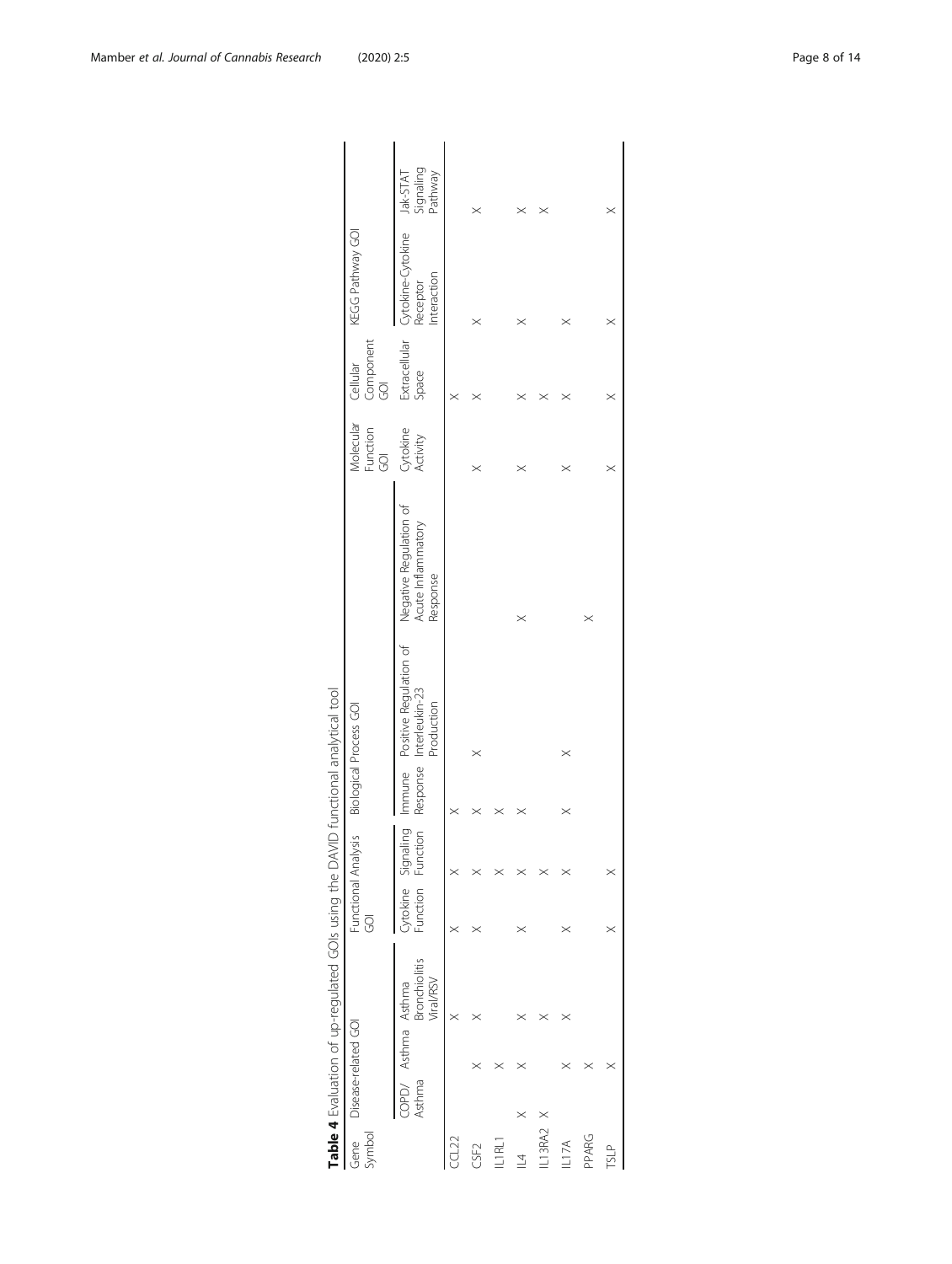treating COPD. In particular, these results served as the basis for testing of this extract in an animal model of pulmonary function (J. Osborn, University of Kentucky, personal communication).

#### DAVID bioinformatics analysis summary

Treatment of HSAEpC cells with cannabis oil extract markedly altered expression of 37 immune response and related genes out of 84 tested after 24 h of treatment. Some of these genes are known in the literature to be associated with respiratory diseases such as COPD. Bioinformatics analysis using the DAVID program was helpful in elucidating groups of genes with related biological activities. For example, 11 GOIs were part of the same KEGG pathway for cytokine and cytokine receptor interactions. This pathway is important in the early recognition and response phases of both innate and adaptive immunity (Arakelyan et al. [2017](#page-11-0); Gardy et al. [2009](#page-12-0)). Furthermore, out of 26 respiratory disease-related GOIs, there were 10 GOIs specifically related to COPD. This bioinformatics analysis was coupled with literature evaluations in order to highlight the most relevant of these genes. The logical starting point for this was the eight GOIs that were up-regulated at two or three test dilutions (Tables [1](#page-3-0) and [4](#page-7-0)), along with the six GOIs that were down-regulated at two test dilutions (Table [2](#page-4-0)).

#### Up-regulated GOIs

One prominent up-regulated GOI is IL4, which encodes interleukin IL-4, a known Th2 cytokine (Barczyk et al. [2006](#page-11-0); Borish and Steinke [2003](#page-11-0); May and Fung [2015](#page-12-0); Röcken et al. [1996](#page-13-0)). There is already a body of research showing that increased IL-4 production can exacerbate eosinophilia and allergen-induced asthma, at least in those instances where the disease is Th2-driven. Conversely, IL-4 could modulate COPD pathophysiology in cases where COPD can be identified as a Th1-mediated inflammatory disease (Barnes [2016](#page-11-0); Cornwell et al. [2010](#page-11-0); Cosio et al. [2009\)](#page-12-0). In one patient study, COPD severity was correlated with lower levels of IL-4, while higher IL-4 levels contributed to wound repair in the lung epithelium (Perotin et al. [2014](#page-13-0)). IL-4 also is a signaling molecule in the JAK-STAT signaling pathway (David et al. [2001](#page-12-0)). By binding to its cell surface receptor, a cytokine such as IL-4 causes receptor dimerization, mediating a signaling process involving Janus kinase phosphorylation and the subsequent phosphorylation and dimerization of STAT proteins. The activated STAT proteins in turn induce the transcription and expression of a variety of genes involved with promoting or maintaining immune responses (Yew-Booth et al. [2015\)](#page-13-0). IL13RA2, which encodes IL-13 receptor alpha 2, also was up-regulated. This receptor has more complicated regulatory activities that can involve IL-4, IL-13 and their related receptors

(Andrews et al. [2013,](#page-11-0) [2009;](#page-11-0) Chomarat and Banchereau [1998](#page-11-0)). In fact, while IL4 and IL13RA2 were upregulated, IL4R (encoding IL-4 receptor) and IL13RA1 (encoding IL-13 receptor alpha 1) were downregulated at the 1:400 sample dilution. These results suggest that, despite cannabis oil extract containing a mixture of cannabinoid compounds, it was selectively regulating Th2 cytokine and cytokine receptor gene expression. The activation of the JAK-STAT signaling pathway via IL-4 or other upregulated GOIs may also promote lung epithelial cell migration and repair (Bansal et al. [2012](#page-11-0); Crosby and Waters [2010;](#page-12-0) Kida et al. [2008\)](#page-12-0). Additionally, IL-13 receptor alpha 2 has been found to inhibit the detrimental tissue remodeling induced by IL-13 in murine models of both lung inflammation and eosinophilic esophagitis, a chronic inflammation of the esophagus (Zheng et al. [2008](#page-13-0); Zuo et al. [2010](#page-13-0)).

Both IL4 and PPARG, which encodes peroxisome proliferator-activated receptor gamma (PPAR-gamma), were identified through pathway analysis as the two GOIs whose gene products act as negative regulators of acute inflammation. PPAR-gamma is a nuclear hormone receptor with known anti-inflammatory activities (Nencioni et al. [2003;](#page-12-0) Ricote et al. [1998\)](#page-13-0). There is a substantial body of literature showing that PPAR-gamma (which was up-regulated by all three cannabis oil extract dilutions) can have beneficial effects in the therapy of COPD, and more specifically, that airway epithelial cells are affected by PPAR-gamma (Belvisi and Mitchell [2009](#page-11-0); Morissette et al. [2015;](#page-12-0) Solleti et al. [2015](#page-13-0)). PPAR-gamma was capable of both reducing cigarette smoke-induced inflammation and protecting against Haemophilus influenzae-induced symptom exacerbations in a mouse model of COPD (Morissette et al. [2015;](#page-12-0) Solleti et al. [2015](#page-13-0)).

The gene with the highest fold changes at all three sample dilutions was IL1RL1, which encodes IL-1 receptor-like 1 (also known as ST2). This protein is present in lung mucosa, including airway epithelial cells, and has a critical role in the Th2-mediated immune response (Coyle et al. [1999;](#page-12-0) Traister et al. [2015](#page-13-0); Zhao and Zhao [2015](#page-13-0)). The observed levels of IL1RL1 up-regulation by all three cannabis oil extract dilutions may make this gene a suitable biomarker for further in vitro and in vivo studies.

CCL22, CCL24 and CCL26 were three chemokine genes up-regulated by cannabis oil extract. They encode chemokine (C-C motif) ligands 22, 24 and 26, respectively. While within the limits of the qPCR detection threshold, their basal expressions in PBS and ethanol controls were low, especially for CCL24, which led to a high fold change. CCL22 was the only chemokine gene of the three that was up-regulated at both the 1:400 and 1:800 dilutions. Chemokine (C-C motif) ligand 22 has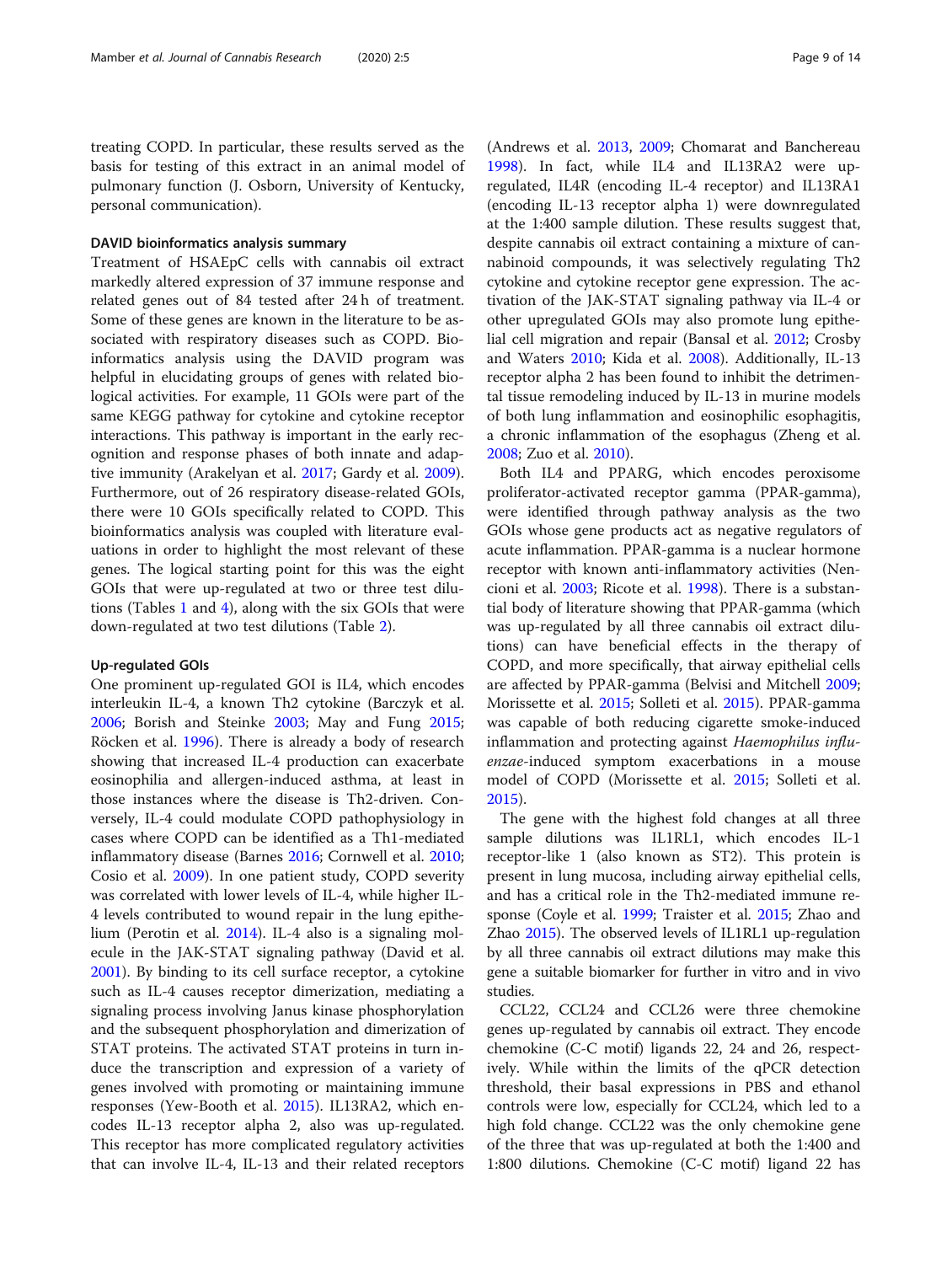been described as both a Th2-attracting and homeostatic chemokine (Ying et al. [2008](#page-13-0); Zlotnik and Yoshie [2012](#page-13-0)). Macrophage CCL22 gene expression in COPD has been the subject of several studies. CCL22 up-regulation has been found in sputum macrophages from COPD patients (Frankenberger et al. [2011\)](#page-12-0). Eapen et al. observed a reduction in M2 (Th2) macrophages and an increase in M1 (Th1, pro-inflammatory) macrophages in the small airway walls of smokers and COPD patients (Eapen et al. [2017\)](#page-12-0). However, they also reported that CCL22, along with Th2-related genes IL4, IL10 and IL13 were up-regulated in bronchiolar lavage fluid from COPD patients. In the same study, mRNA levels of CCL22 was increased in the lungs of mice chronically exposed to cigarette smoke relative to normal controls. The authors noted that these chemokines and cytokines were characteristic of a Th2 (or for macrophages, M2) immune response.

Another GOI up-regulated by cannabis oil extract was TSLP, which encodes thymic stromal lymphopoietin. TSLP protein is known to be expressed in lung epithelial cells, and is associated with the Th2 immune response, including the downstream production of Th2 cytokines and chemokines such as IL-4 and chemokine (C-C motif) ligand 22 (Fang et al. [2010](#page-12-0); He and Geha [2010](#page-12-0); Redhu and Gounni [2012\)](#page-13-0). Also, TSLP protein, in conjunction with Th2 cytokine IL-13, was capable of increasing airway epithelial cell proliferation as well as cell repair after mechanical injury (Semlali et al. [2010\)](#page-13-0).

Two up-regulated genes, CSF2 and IL17A, were identified in pathway analysis as positive regulators of IL-23 production. IL-23 is a pro-inflammatory cytokine involved in the cell-mediated immune response (Oppmann et al. [2000\)](#page-12-0). This cytokine has been described as heterodimeric, composed of two subunits, IL-23A and IL-12B. Neither IL23 itself or IL23A were part of the gene array, but the IL12B gene, encoding interleukin 12B (natural killer cell stimulatory factor 2, cytotoxic lymphocyte maturation factor 2, p40) was up-regulated at the 1:400 dilution. IL17A (alternatively, IL17) encodes cytokine IL-17A, which, like IL-23, plays a role in inflammation (Chen and Kolls [2017](#page-11-0)). Increased production of IL-17A can occur in both asthma and COPD, and may contribute to COPD pathophysiology (Alcorn et al. [2010](#page-11-0); Chang et al. [2014](#page-11-0)). However, IL-17A also functions in host defense against microbial pathogens (Aujla et al. [2007](#page-11-0); Tsai et al. [2013](#page-13-0)). Perhaps a more interesting finding was that certain T-cell populations in asthma patients can produce both IL-17A and IL-4, and such cells appear to be a combination of Th17 (an immune response involving IL-17 and separate from Th1 and Th2) and Th2 (Cosmi et al. [2010](#page-12-0)).

CSF2 (alternatively, GMCSF), the gene with the second highest fold change after IL1RL1, encodes colony stimulating factor 2 (granulocyte-macrophage), or GM-CSF. This protein, a member of the hematopoetins family of cytokines, functions in white blood cell proliferation, migration and differentiation processes (Francisco-Cruz et al. [2014](#page-12-0); Metcalf [2008](#page-12-0)). While GM-CSF was overexpressed in submucosal and airway smooth muscle cells of both asthma and COPD patients, elevated GM-CSF expression was linked to disease severity only in asthma (Saha et al. [2009\)](#page-13-0). Furthermore, the production of GM-CSF in airways epithelial cells can be induced by IL-17A, possibly with respect to protection from microbial infections (Ponce-Gallegos et al. [2017](#page-13-0)).

#### Down-regulated GOIs

Pathway analysis of the six genes of interest that were significantly down-regulated by the 1:400 and 1:800 dilutions of cannabis oil extract (CLCA1, CMA1, EPX, LTB4R, MAF and PMCH) did not reveal common biological functions. That said, two of the down-regulated GOIs, CLCA1 and CMA1, appear to be highly relevant to the treatment of COPD with respect to mucus overproduction or hypersecretion. CLCA1 encodes chloride channel accessory 1, whose expression or up-regulation has been related to mucus overproduction as well as airway hyperreactivity in COPD (Hauber et al. [2005](#page-12-0); Iwashita et al. [2012;](#page-12-0) Sala-Rabanal et al. [2015](#page-13-0); Wang et al. [2007](#page-13-0)). The feasibility of inhibiting mucin production genes as a viable approach to treating COPD has been postulated (Ha and Rogers [2016](#page-12-0)). Accordingly, the use of cannabis oil extract to inhibit the expression of mucin production genes such as CLCA1 could help in controlling airway mucus hypersecretion. CMA1 encodes mast cell chymase 1, a serine proteinase. Chymase can stimulate mucin secretion from lung epithelial cells, and is known to contribute to the mucus hypersecretion process in patients with COPD (He and Zheng [2004](#page-12-0)). Also, mast cell chymase and other serine proteases are known to promote inflammation through degradation of the extracellular matrix (de Garavilla et al. [2005\)](#page-12-0). An inhibitor of these proteases had anti-inflammatory effects that could be related to the treatment of COPD. The down-regulation of CMA1 would therefore potentially decrease both mucus hypersecretion and inflammation.

Two other GOIs down-regulated by cannabis oil extract that may have relevance to COPD were LTB4R (alternatively, BLT1 or LTB4R1), which encodes leukotriene B4 receptor, and EPX, which encodes eosinophil peroxidase. Leukotriene B4 is an arachidonic acidderived, neutrophil recruiting, pro-inflammatory lipid molecule, and both this leukotriene and its receptor have a role in the pathophysiology of COPD (Dong et al. [2016](#page-12-0); Marian et al. [2006;](#page-12-0) Pace et al. [2013\)](#page-12-0). The targeting of the B4 receptor has been considered as a viable approach to the treatment of COPD (Grönke et al. [2008](#page-12-0);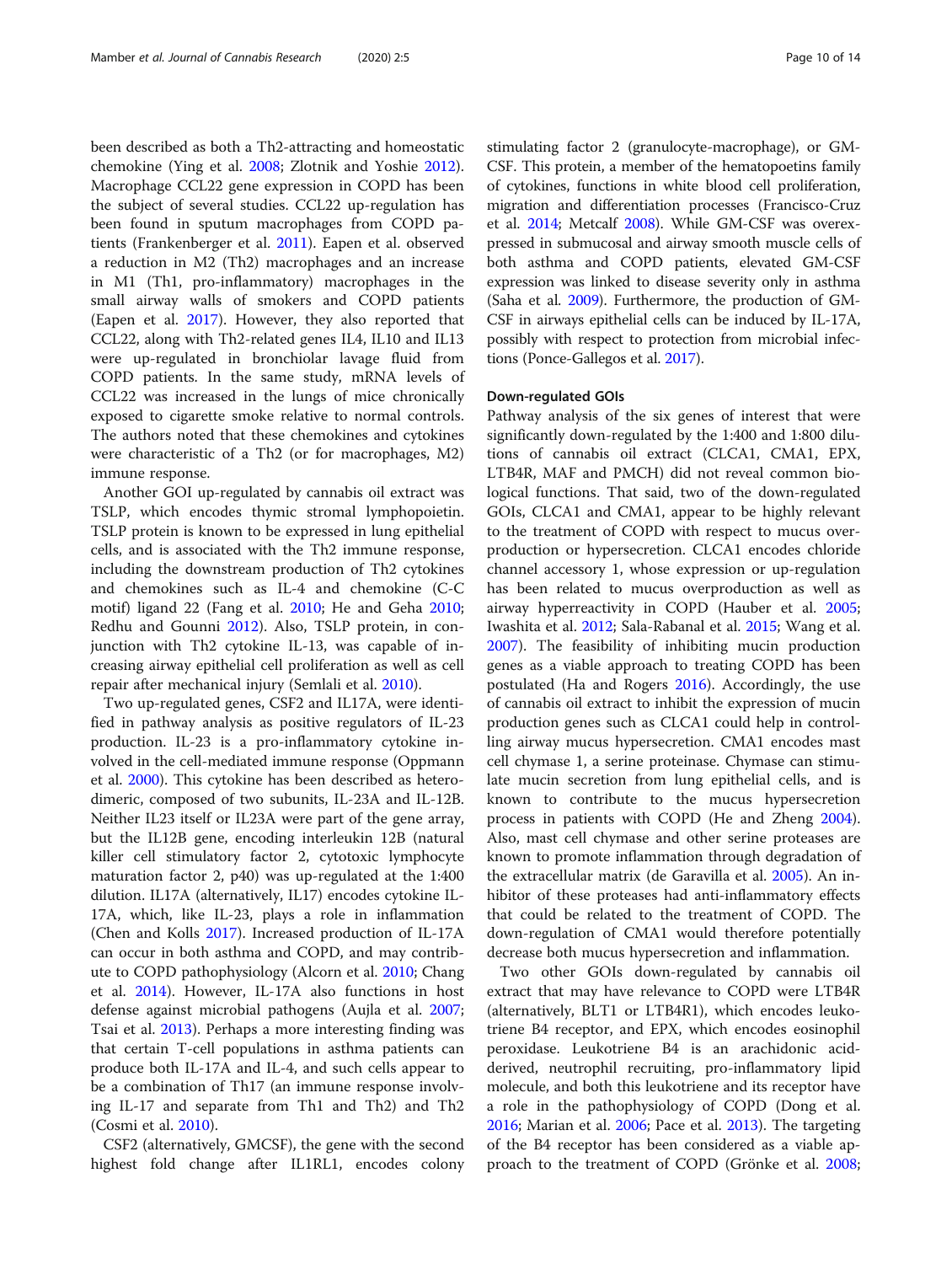Hicks et al. [2010\)](#page-12-0). Accordingly, the down-regulation of LTB4R by cannabis oil extract appears to be yet another indication of its anti-inflammatory potential. Interestingly, PPAR-gamma, which was up-regulated by cannabis oil extract, can also counteract inflammation mediated by leukotriene B4 in COPD (Yin et al. [2014](#page-13-0)). While eosinophil peroxidase does not appear to have been investigated as target for the treatment of COPD, it has been identified as a biomarker of the disease (Nair et al. [2013;](#page-12-0) Yang et al. [2017\)](#page-13-0).

The remaining two genes down-regulated at the 1:400 and 1:800 test dilutions were MAF, encoding V-maf musculoaponeurotic fibrosarcoma oncogene homolog (avian), and PMCH, encoding Pro-melanin-concentrating hormone. Neither of these genes appears to have an obvious role in COPD, based on a literature search. It is interesting that a substantial number of the down-regulated GOIs encode either enzymes or proteins with functions other than as immune signaling cytokines or chemokines. There were also a number of GOIs that were up- or down-regulated at a single dilution that may prove relevant to the treatment of COPD by cannabis oil extract. Perhaps the most notable of these genes was MMP9, which encodes matrix metallopeptidase 9 (gelatinase B, 92 kDa gelatinase, 92 kDa type IV collagenase). This extracellular matrix-degrading metallopeptidase functions in a variety of normal physiological processes. However, expression and activation of MMP-9 has been associated with the pathophysiology of COPD (Grzela et al. [2016;](#page-12-0) Navratilova et al. [2016](#page-12-0); Papakonstantinou et al. [2015\)](#page-12-0). Interestingly, Zhou et al. reported that the concentration of MMP-9 was increased while that of PPAR-gamma was decreased in sputum samples from COPD patients, adversely affecting respiratory function (Zhou et al. [2017](#page-13-0)). This research indicated that PPARgamma had a protective effect in preventing an imbalance between MMP-9 and TIMP-1, a metalloproteinase inhibitor.

#### Comparisons with other studies

The results of this study were consistent with other investigations demonstrating that cannabis-derived natural products (e.g., cannabidiol and tetrahydrocannabinol) have anti-inflammatory properties and/or are capable of generating a Th2 immune response (Cabral et al. [2015](#page-11-0); Klein [2005;](#page-12-0) Petrosino et al. [2018](#page-13-0); Ribeiro et al. [2012](#page-13-0), [2015](#page-13-0); Yuan et al. [2002;](#page-13-0) Weiss et al. [2006\)](#page-13-0). IL4 (encoding IL-4) and PPARG (encoding PPAR-gamma) were two of the prominent GOIs or gene products in common between these studies and the present investigation (Klein [2005](#page-12-0); Yuan et al. [2002](#page-13-0); Weiss et al. [2006\)](#page-13-0). The upregulation of IL17, which was noted to be somewhat paradoxical, was also reported in a study of the effects of cannabidiol on immune response in zebrafish (Jensen et al. [2018](#page-12-0)). Otherwise, although the majority of up- and

down-regulated GOIs from the present study are relevant to COPD, their regulation may represent novel findings with respect to cannabinoid effects. In contrast to the present in vitro studies, Vuolo et al. reported that cannabidiol's anti-inflammatory activity in a mouse model of asthma was from the inhibition of both Th1 and Th2 cytokines (Vuolo et al. [2015\)](#page-13-0). It is speculated that the mixture of compounds in the cannabis oil extract used in these studies may have been more capable of eliciting a Th2 immune response than purified cannabidiol. In support of this, a mixture containing both cannabidiol and tetrahydrocannabinol promoted a Th2 and anti-inflammatory immune response in a murine experimental autoimmune encephalomyelitis model (Al-Ghezi et al. [2019](#page-11-0)). It was noted that neither cannabidiol nor tetrahydrocannabinol alone was capable of eliciting the beneficial immune response.

#### Conclusion

The data from these exploratory experiments suggest that treatment of HSAEpC cells with cannabis oil extract results in regulation of specific genes relevant to COPD. Cannabis oil extract significantly modulated the expression of 11 genes within a specific KEGG pathway (cytokine-cytokine receptor interactions). The expression of 10 genes in the KEGG pathway for JAK-STAT signaling also were modulated by the extract. Most of the upregulated genes, such as IL4, CCL22 and TSLP, encode cytokines and chemokines that are involved in both antiinflammatory and Th2-type immune responses. There were also certain GOIs, such as CLCA1 and CMA1, whose down-regulation could have beneficial effects in the treatment of COPD. In short, these preliminary results suggest that cannabis oil extract has the potential to help decrease inflammation, restore a Th1/Th2 balance, or ameliorate other symptoms in COPD, and possibly do the same in autoimmune or other diseases that have a hyperactive Th1-mediated immune response profile. On the other hand, the data suggest that cannabis oil extract would be contraindicated in diseases that are characterized by an aberrant Th2 immune response profile, such as asthma and allergy. It also would not be useful for subsets of COPD patients with asthma-like features, e.g., ACOS (Gold Reports [2018;](#page-12-0) Allinson and Wedzicha [2017](#page-11-0); Hines and Peebles [2017\)](#page-12-0). As a final note, the results of this study, which employed a preparation intended for oral delivery of cannabinoids, likely would not apply to ingestion of cannabinoids via smoking, which is deleterious to COPD patients. That said, based on these in vitro results, further investigations of cannabis oil extract for the treatment of COPD or other Th1-based diseases is warranted. In addition to further experiments in various in vitro model systems to confirm and extend these observations, in vivo experiments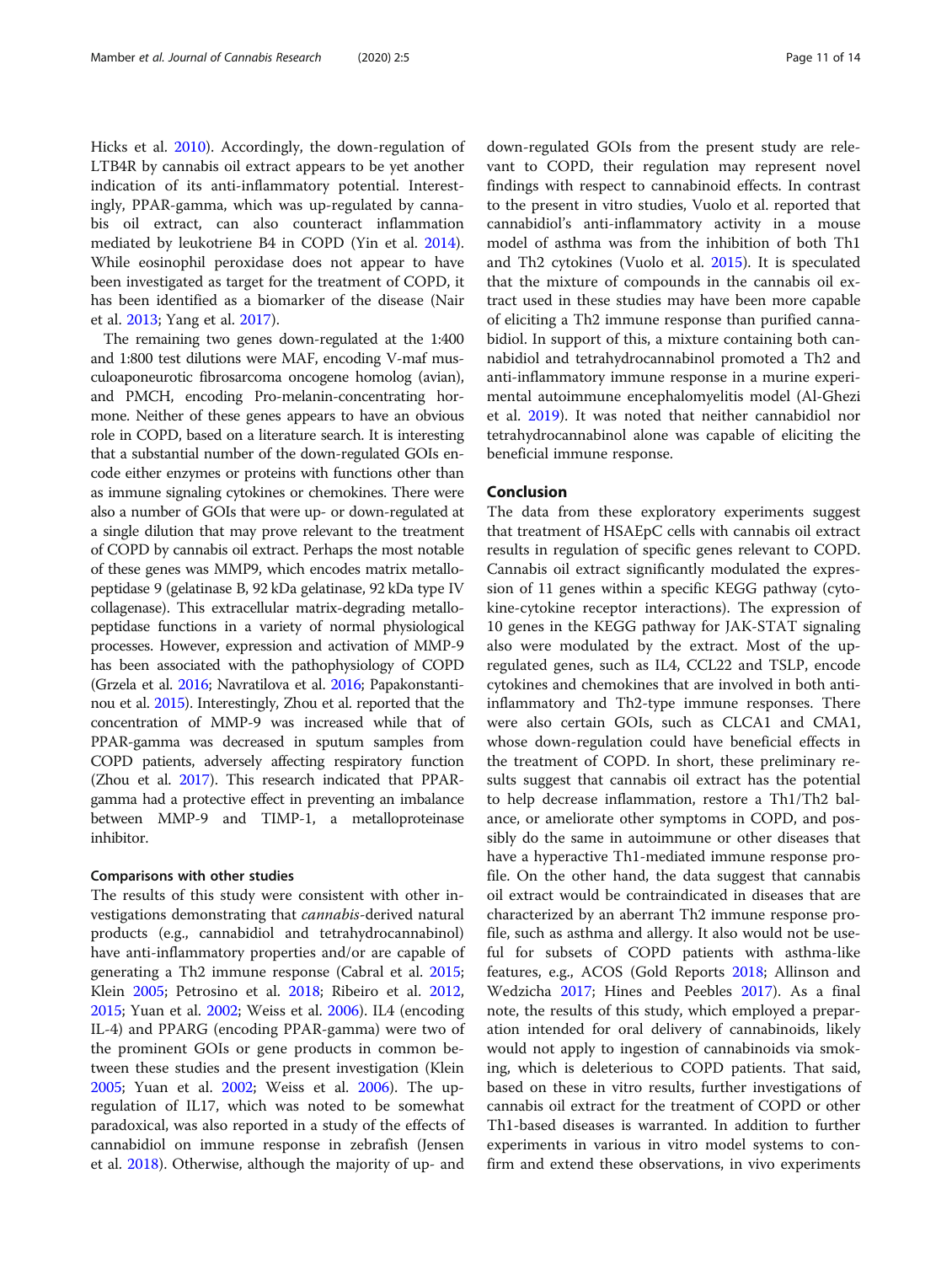<span id="page-11-0"></span>can be conducted to determine if cannabis oil extract has beneficial effects on pulmonary function in animal models of COPD. Subsequent to the results of the present study, this extract was tested for its effects on pulmonary function in Caribbean Vervets (Chlorocebus aethiops sabaeus). The in vivo data indicated that cannabis oil extract improved inspiratory lung functions (J. Osborn, University of Kentucky, manuscript in preparation). These experiments provide further evidence of the potential utility of cannabis oil extract in the treatment of COPD.

## Supplementary information

Supplementary information accompanies this paper at [https://doi.org/10.](https://doi.org/10.1186/s42238-019-0014-9) [1186/s42238-019-0014-9.](https://doi.org/10.1186/s42238-019-0014-9)

Additional file 1: Table S1. Symbols and descriptions of respiratory genes used in pathway-focused PCR arrays.

#### Abbreviations

ACOS: Asthma-COPD Overlap Syndrome; cDNA: Complementary DNA; COPD: Chronic Obstructive Pulmonary Disease; Ct: Cycle Threshold; DAVID: Database for Annotation, Visualization and Integrated Discovery; DNA: Deoxyribonucleic Acid; GOI: Gene(s) of Interest; HSAEpC: Human Small Airways Epithelial Cells; IL: Interleukin; JAK-STAT: Janus Kinase and Signal Transducer and Activator of Transcription; KEGG: Kyoto Encyclopedia of Genes and Genomes; PBS: Phosphate-buffered Saline; PCR: Polymerase Chain Reaction; qPCR: Quantitative Polymerase Chain Reaction; RNA: Ribonucleic Acid; RT: Reverse Transcription; Th1: T-helper 1; Th2: T-helper 2; TNF: Tumor Necrosis Factor

#### Acknowledgments

The authors wish to thank Christoph Schorl, Brown University, for the use of the real-time PCR machine at Brown University's Center for Genomics and Proteomics Core Facility.

#### Authors' contributions

SWM: analysis of data, writing of the manuscript. VG: design and conduct of the experiments, analysis of data. JL: conduct of the experiments. FF: production and characterization of cannabis extract. SB: analysis of data, writing of manuscript. JMM: design of the experiments, analysis of data, writing of the manuscript.

#### Funding

None.

#### Availability of data and materials

As per attached.

Ethics approval and consent to participate Not applicable.

# Consent for publication

Agreed by all authors.

## Competing interests

Fred Ferri is the owner/founder of NCM Biotech, which develops cannabis oil extract for commercialization. This was a collaborative effort between NCM Biotech (supplier of cannabis oil extract, study design, manuscript submission) and Beech Tree Labs (study design, conduct of experiments, data analysis, manuscript writing and submission), along with The Institute for Therapeutic Discovery (data analysis, manuscript writing and submission).

#### Author details

<sup>1</sup> Beech Tree Labs Inc., 1 Virginia Ave, Suite 103, Providence, RI 02905, USA <sup>2</sup>The Institute for Therapeutic Discovery, Delanson, NY 12053, USA. <sup>3</sup>NCM Biotechnology, Newport, RI 02840, USA.

#### Received: 10 May 2019 Accepted: 29 December 2019 Published online: 31 January 2020

#### References

- Alcorn JF, Crowe CR, Kolls JK. TH17 cells in asthma and COPD. Annu Rev Physiol. 2010;72:495–516. [https://doi.org/10.1146/annurev-physiol-021909-135926.](https://doi.org/10.1146/annurev-physiol-021909-135926)
- Al-Ghezi ZZ, Miranda K, Nagarkatti M, Nagarkatti PS. Combination of cannabinoids, Δ9- Tetrahydrocannabinol and Cannabidiol, ameliorates experimental multiple sclerosis by suppressing Neuroinflammation through regulation of miRNA-mediated signaling pathways. Front Immunol. 2019;10: 1921. [https://doi.org/10.3389/fimmu.2019.01921.](https://doi.org/10.3389/fimmu.2019.01921)
- Allinson JP, Wedzicha JA. Update in chronic obstructive pulmonary disease 2016. Am J Respir Crit Care Med. 2017;196:414–24. [https://doi.org/10.1164/rccm.](https://doi.org/10.1164/rccm.201703-0588UP) [201703-0588UP.](https://doi.org/10.1164/rccm.201703-0588UP)
- Amin MR, Ali DW. Pharmacology of medical Cannabis. Adv Exp Med Biol. 2019; 1162:151–65. [https://doi.org/10.1007/978-3-030-21737-2\\_8](https://doi.org/10.1007/978-3-030-21737-2_8).
- Andrews A-L, Nordgren IK, Campbell-Harding G, et al. The association of the cytoplasmic domains of interleukin 4 receptor alpha and interleukin 13 receptor alpha 2 regulates interleukin 4 signaling. Mol BioSyst. 2013;9:3009– 14. <https://doi.org/10.1039/c3mb70298g>.
- Andrews A-L, Nordgren IK, Kirby I, et al. Cytoplasmic tail of IL-13Ralpha2 regulates IL-4 signal transduction. Biochem Soc Trans. 2009;37:873–6. [https://doi.org/](https://doi.org/10.1042/BST0370873) [10.1042/BST0370873.](https://doi.org/10.1042/BST0370873)
- Arakelyan A, Nersisyan L, Poghosyan D, et al. Autoimmunity and autoinflammation: a systems view on signaling pathway dysregulation profiles. PLoS One. 2017;12:e0187572. [https://doi.org/10.1371/journal.pone.](https://doi.org/10.1371/journal.pone.0187572) [0187572.](https://doi.org/10.1371/journal.pone.0187572)
- Aujla SJ, Dubin PJ, Kolls JK. Interleukin-17 in pulmonary host defense. Exp Lung Res. 2007;33:507–18. [https://doi.org/10.1080/01902140701756604.](https://doi.org/10.1080/01902140701756604)
- Bansal G, Wong C-M, Liu L, Suzuki YJ. Oxidant signaling for interleukin-13 gene expression in lung smooth muscle cells. Free Radic Biol Med. 2012;52:1552–9. [https://doi.org/10.1016/j.freeradbiomed.2012.02.023.](https://doi.org/10.1016/j.freeradbiomed.2012.02.023)
- Barczyk A, Pierzchała W, Kon OM, et al. Cytokine production by bronchoalveolar lavage T lymphocytes in chronic obstructive pulmonary disease. J Allergy Clin Immunol. 2006;117:1484–92. [https://doi.org/10.1016/j.jaci.2006.02.013.](https://doi.org/10.1016/j.jaci.2006.02.013)
- Barnes PJ. The cytokine network in chronic obstructive pulmonary disease. Am J Respir Cell Mol Biol. 2009;41:631–8. [https://doi.org/10.1165/rcmb.2009-](https://doi.org/10.1165/rcmb.2009-0220TR) [0220TR](https://doi.org/10.1165/rcmb.2009-0220TR).
- Barnes PJ. Inflammatory mechanisms in patients with chronic obstructive pulmonary disease. J Allergy Clin Immunol. 2016;138:16–27. [https://doi.org/](https://doi.org/10.1016/j.jaci.2016.05.011) [10.1016/j.jaci.2016.05.011](https://doi.org/10.1016/j.jaci.2016.05.011).
- Barnes PJ. Cellular and molecular mechanisms of asthma and COPD. Clin Sci. 2017;131:1541–58. <https://doi.org/10.1042/CS20160487>.
- Belvisi MG, Mitchell JA. Targeting PPAR receptors in the airway for the treatment of inflammatory lung disease. Br J Pharmacol. 2009;158:994–1003. [https://doi.](https://doi.org/10.1111/j.1476-5381.2009.00373.x) [org/10.1111/j.1476-5381.2009.00373.x](https://doi.org/10.1111/j.1476-5381.2009.00373.x).
- Borish LC, Steinke JW. 2. Cytokines and chemokines. J Allergy Clin Immunol. 2003;111:S460–75.
- Cabral GA, Rogers TJ, Lichtman AH. Turning over a new leaf: cannabinoid and Endocannabinoid modulation of immune function. J NeuroImmune Pharmacol. 2015;10:193–203. <https://doi.org/10.1007/s11481-015-9615-z>.
- Chang Y, Al-Alwan L, Alshakfa S, et al. Upregulation of IL-17A/F from human lung tissue explants with cigarette smoke exposure: implications for COPD. Respir Res. 2014;15:145. <https://doi.org/10.1186/s12931-014-0145-7>.
- Chen K, Kolls JK. Interluekin-17A (IL17A). Gene. 2017;614:8–14. [https://doi.org/10.](https://doi.org/10.1016/j.gene.2017.01.016) [1016/j.gene.2017.01.016](https://doi.org/10.1016/j.gene.2017.01.016).
- Chomarat P, Banchereau J. Interleukin-4 and interleukin-13: their similarities and discrepancies. Int Rev Immunol. 1998;17:1–52.
- Christenson SA, Steiling K, van den Berge M, et al. Asthma-COPD overlap. Clinical relevance of genomic signatures of type 2 inflammation in chronic obstructive pulmonary disease. Am J Respir Crit Care Med. 2015;191:758–66. <https://doi.org/10.1164/rccm.201408-1458OC>.
- Cornwell WD, Kim V, Song C, Rogers TJ. Pathogenesis of inflammation and repair in advanced COPD. Semin Respir Crit Care Med. 2010;31:257–66. [https://doi.](https://doi.org/10.1055/s-0030-1254066) [org/10.1055/s-0030-1254066](https://doi.org/10.1055/s-0030-1254066).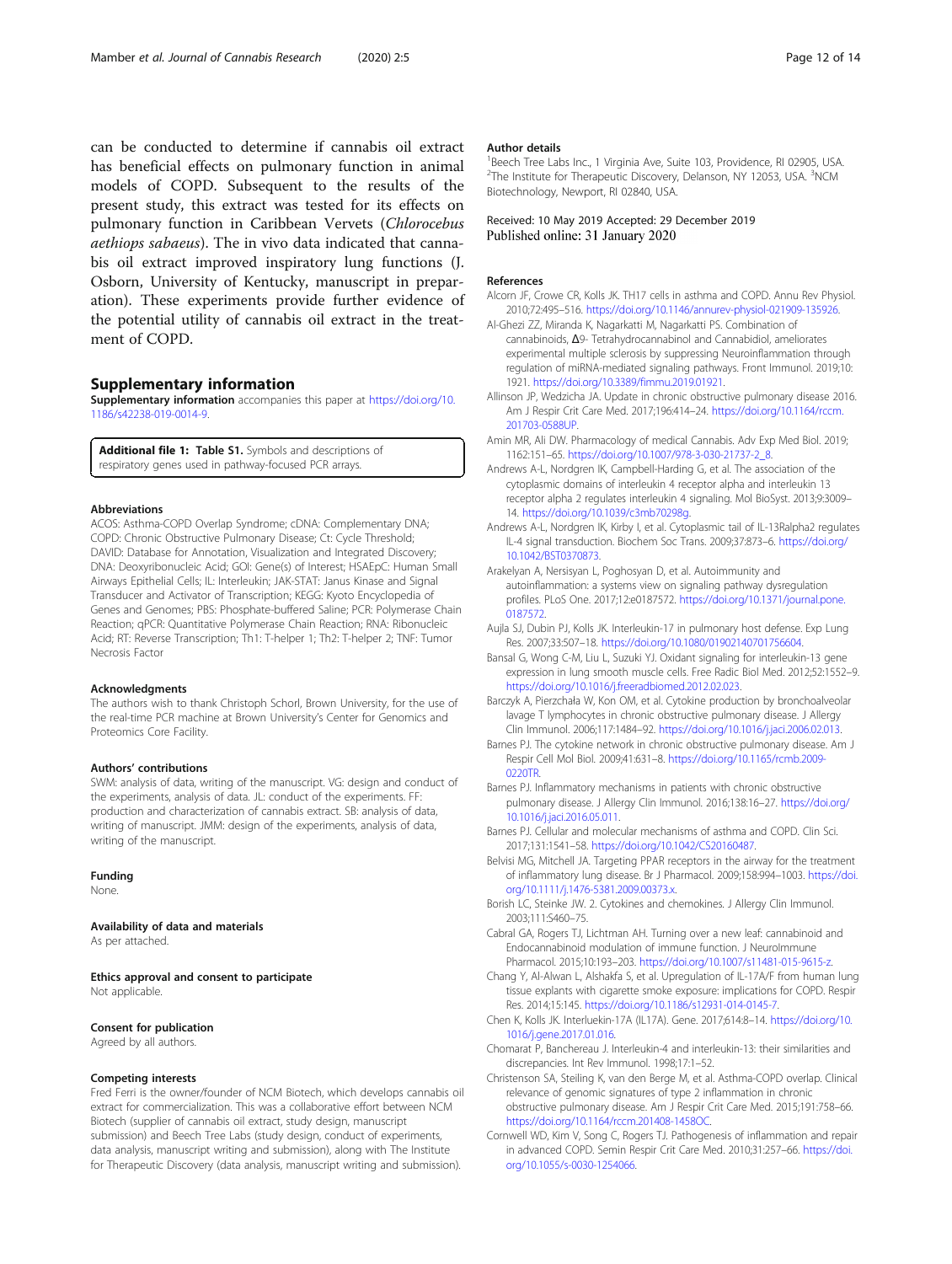<span id="page-12-0"></span>Cosio MG, Saetta M, Agusti A. Immunologic aspects of chronic obstructive pulmonary disease. N Engl J Med. 2009;360:2445–54. [https://doi.org/10.1056/](https://doi.org/10.1056/NEJMra0804752) [NEJMra0804752.](https://doi.org/10.1056/NEJMra0804752)

- Cosmi L, Maggi L, Santarlasci V, et al. Identification of a novel subset of human circulating memory CD4(+) T cells that produce both IL-17A and IL-4. J Allergy Clin Immunol. 2010;125:222–30 e1–4. [https://doi.org/10.1016/j.jaci.](https://doi.org/10.1016/j.jaci.2009.10.012) [2009.10.012.](https://doi.org/10.1016/j.jaci.2009.10.012)
- Coyle AJ, Lloyd C, Tian J, et al. Crucial role of the interleukin 1 receptor family member T1/ST2 in T helper cell type 2-mediated lung mucosal immune responses. J Exp Med. 1999;190:895–902.
- Crosby LM, Waters CM. Epithelial repair mechanisms in the lung. Am J Physiol Lung Cell Mol Physiol. 2010;298:L715–31. [https://doi.org/10.1152/ajplung.](https://doi.org/10.1152/ajplung.00361.2009) [00361.2009.](https://doi.org/10.1152/ajplung.00361.2009)
- David M, Ford D, Bertoglio J, et al. Induction of the IL-13 receptor alpha2-chain by IL-4 and IL-13 in human keratinocytes: involvement of STAT6, ERK and p38 MAPK pathways. Oncogene. 2001;20:6660–8. [https://doi.org/10.1038/sj.](https://doi.org/10.1038/sj.onc.1204629) [onc.1204629](https://doi.org/10.1038/sj.onc.1204629).
- de Garavilla L, Greco MN, Sukumar N, et al. A novel, potent dual inhibitor of the leukocyte proteases cathepsin G and chymase: molecular mechanisms and anti-inflammatory activity in vivo. J Biol Chem. 2005;280:18001–7. [https://doi.](https://doi.org/10.1074/jbc.M501302200) [org/10.1074/jbc.M501302200.](https://doi.org/10.1074/jbc.M501302200)
- De Rose V, Molloy K, Gohy S, et al. Airway epithelium dysfunction in cystic fibrosis and COPD. Mediators Inflamm. 2018;2018:1309746 [https://www.](https://www.hindawi.com/journals/mi/2018/1309746/) [hindawi.com/journals/mi/2018/1309746/](https://www.hindawi.com/journals/mi/2018/1309746/). Accessed 24 Jan 2019.
- Dong R, Xie L, Zhao K, et al. Cigarette smoke-induced lung inflammation in COPD mediated via LTB4/BLT1/SOCS1 pathway. Int J Chron Obstruct Pulmon Dis. 2016;11:31–41. [https://doi.org/10.2147/COPD.S96412.](https://doi.org/10.2147/COPD.S96412)
- Eapen MS, Hansbro PM, McAlinden K, et al. Abnormal M1/M2 macrophage phenotype profiles in the small airway wall and lumen in smokers and chronic obstructive pulmonary disease (COPD). Sci Rep. 2017;7:13392. [https://](https://doi.org/10.1038/s41598-017-13888-x) [doi.org/10.1038/s41598-017-13888-x](https://doi.org/10.1038/s41598-017-13888-x).
- Elsohly MA, Slade D. Chemical constituents of marijuana: the complex mixture of natural cannabinoids. Life Sci. 2005;78:539–48. [https://doi.org/10.1016/j.lfs.](https://doi.org/10.1016/j.lfs.2005.09.011) [2005.09.011.](https://doi.org/10.1016/j.lfs.2005.09.011)
- Fang C, Siew LQC, Corrigan CJ, Ying S. The role of thymic stromal lymphopoietin in allergic inflammation and chronic obstructive pulmonary disease. Arch Immunol Ther Exp. 2010;58:81–90. [https://doi.org/10.1007/s00005-010-0064-3.](https://doi.org/10.1007/s00005-010-0064-3)
- Ferkol T, Schraufnagel D. The global burden of respiratory disease. Ann Am Thorac Soc. 2014;11:404–6. <https://doi.org/10.1513/AnnalsATS.201311-405PS>.
- Francisco-Cruz A, Aguilar-Santelises M, Ramos-Espinosa O, et al. Granulocytemacrophage colony-stimulating factor: not just another haematopoietic growth factor. Med Oncol. 2014;31:774. <https://doi.org/10.1007/s12032-013-0774-6>.
- Frankenberger M, Eder C, Hofer TPJ, et al. Chemokine expression by small sputum macrophages in COPD. Mol Med. 2011;17:762–70. [https://doi.org/10.](https://doi.org/10.2119/molmed.2010.00202) [2119/molmed.2010.00202](https://doi.org/10.2119/molmed.2010.00202).
- Gardy JL, Lynn DJ, Brinkman FSL, Hancock REW. Enabling a systems biology approach to immunology: focus on innate immunity. Trends Immunol. 2009; 30:249–62. <https://doi.org/10.1016/j.it.2009.03.009>.
- Ghebre MA, Bafadhel M, Desai D, et al. Biological clustering supports both "Dutch" and "British" hypotheses of asthma and chronic obstructive pulmonary disease. J Allergy Clin Immunol. 2015;135:63–72. [https://doi.org/](https://doi.org/10.1016/j.jaci.2014.06.035) [10.1016/j.jaci.2014.06.035](https://doi.org/10.1016/j.jaci.2014.06.035).
- Gold Reports 2018. Global initiative for chronic obstructive lung disease GOLD. [https://goldcopd.org/gold-reports/.](https://goldcopd.org/gold-reports/) Accessed 24 Jan 2019.
- Gras D, Chanez P, Vachier I, et al. Bronchial epithelium as a target for innovative treatments in asthma. Pharmacol Ther. 2013;140:290–305. [https://doi.org/10.](https://doi.org/10.1016/j.pharmthera.2013.07.008) [1016/j.pharmthera.2013.07.008](https://doi.org/10.1016/j.pharmthera.2013.07.008).
- Grönke L, Beeh KM, Cameron R, et al. Effect of the oral leukotriene B4 receptor antagonist LTB019 on inflammatory sputum markers in patients with chronic obstructive pulmonary disease. Pulm Pharmacol Ther. 2008;21:409–17. <https://doi.org/10.1016/j.pupt.2007.10.007>.
- Grzela K, Litwiniuk M, Zagorska W, Grzela T. Airway remodeling in chronic obstructive pulmonary disease and asthma: the role of matrix Metalloproteinase-9. Arch Immunol Ther Exp. 2016;64:47–55. [https://doi.org/](https://doi.org/10.1007/s00005-015-0345-y) [10.1007/s00005-015-0345-y.](https://doi.org/10.1007/s00005-015-0345-y)
- Ha EVS, Rogers DF. Novel therapies to inhibit mucus synthesis and secretion in airway Hypersecretory diseases. Pharmacology. 2016;97:84–100. [https://doi.](https://doi.org/10.1159/000442794) [org/10.1159/000442794.](https://doi.org/10.1159/000442794)
- Hallstrand TS, Hackett TL, Altemeier WA, et al. Airway epithelial regulation of pulmonary immune homeostasis and inflammation. Clin Immunol. 2014;151: 1–15. [https://doi.org/10.1016/j.clim.2013.12.003.](https://doi.org/10.1016/j.clim.2013.12.003)
- Hauber H-P, Bergeron C, Tsicopoulos A, et al. Increased expression of the calcium-activated chloride channel hCLCA1 in airways of patients with obstructive chronic bronchitis. Can Respir J. 2005;12:143–6. [https://doi.org/10.](https://doi.org/10.1155/2005/531432) [1155/2005/531432](https://doi.org/10.1155/2005/531432).
- He R, Geha RS. Thymic stromal lymphopoietin. Ann N Y Acad Sci. 2010;1183:13– 24. <https://doi.org/10.1111/j.1749-6632.2009.05128.x>.
- He S-H, Zheng J. Stimulation of mucin secretion from human bronchial epithelial cells by mast cell chymase. Acta Pharmacol Sin. 2004;25:827–32.
- Hicks A, Goodnow R, Cavallo G, et al. Effects of LTB4 receptor antagonism on pulmonary inflammation in rodents and non-human primates. Prostaglandins Other Lipid Mediat. 2010;92:33–43. [https://doi.org/10.1016/j.](https://doi.org/10.1016/j.prostaglandins.2010.02.003) [prostaglandins.2010.02.003.](https://doi.org/10.1016/j.prostaglandins.2010.02.003)
- Hines KL, Peebles RS. Management of the Asthma-COPD overlap syndrome (ACOS): a review of the evidence. Curr Allergy Asthma Rep. 2017;17:15. <https://doi.org/10.1007/s11882-017-0683-4>.
- Hirota JA, Knight DA. Human airway epithelial cell innate immunity: relevance to asthma. Curr Opin Immunol. 2012;24:740–6. <https://doi.org/10.1016/j.coi.2012.08.012>.
- Huang DW, Sherman BT, Lempicki RA. Systematic and integrative analysis of large gene lists using DAVID bioinformatics resources. Nat Protoc. 2009a;4: 44–57. <https://doi.org/10.1038/nprot.2008.211>.
- Huang DW, Sherman BT, Lempicki RA. Bioinformatics enrichment tools: paths toward the comprehensive functional analysis of large gene lists. Nucleic Acids Res. 2009b;37:1–13. <https://doi.org/10.1093/nar/gkn923>.
- Iwashita H, Fujimoto K, Morita S, et al. Increased human Ca2+−activated clchannel 1 expression and mucus overproduction in airway epithelia of smokers and chronic obstructive pulmonary disease patients. Respir Res. 2012;13:55. <https://doi.org/10.1186/1465-9921-13-55>.
- Jensen HM, Korbut R, Kania PW, Buchmann K. Cannabidiol effects on behaviour and immune gene expression in zebrafish (Danio rerio). PLoS One. 2018;13: e0200016. <https://doi.org/10.1371/journal.pone.0200016>.
- Kida H, Mucenski ML, Thitoff AR, et al. GP130-STAT3 regulates epithelial cell migration and is required for repair of the bronchiolar epithelium. Am J Pathol. 2008;172:1542–54. <https://doi.org/10.2353/ajpath.2008.071052>.
- Klein TW. Cannabinoid-based drugs as anti-inflammatory therapeutics. Nat Rev Immunol. 2005;5:400–11. <https://doi.org/10.1038/nri1602>.
- Kozela E, Juknat A, Gao F, et al. Pathways and gene networks mediating the regulatory effects of cannabidiol, a nonpsychoactive cannabinoid, in autoimmune T cells. J Neuroinflammation. 2016;13:136. [https://doi.org/10.](https://doi.org/10.1186/s12974-016-0603-x) [1186/s12974-016-0603-x.](https://doi.org/10.1186/s12974-016-0603-x)
- Lloyd CM, Saglani S. Epithelial cytokines and pulmonary allergic inflammation. Curr Opin Immunol. 2015;34:52–8. <https://doi.org/10.1016/j.coi.2015.02.001>.
- Marian E, Baraldo S, Visentin A, et al. Up-regulated membrane and nuclear leukotriene B4 receptors in COPD. Chest. 2006;129:1523–30. [https://doi.org/](https://doi.org/10.1378/chest.129.6.1523) [10.1378/chest.129.6.1523.](https://doi.org/10.1378/chest.129.6.1523)
- May RD, Fung M. Strategies targeting the IL-4/IL-13 axes in disease. Cytokine. 2015;75:89–116. [https://doi.org/10.1016/j.cyto.2015.05.018.](https://doi.org/10.1016/j.cyto.2015.05.018)
- Metcalf D. Hematopoietic cytokines. Blood. 2008;111:485–91. [https://doi.org/10.](https://doi.org/10.1182/blood-2007-03-079681) [1182/blood-2007-03-079681.](https://doi.org/10.1182/blood-2007-03-079681)
- Morissette MC, Shen P, Thayaparan D, Stämpfli MR. Impacts of peroxisome proliferator-activated receptor-γ activation on cigarette smoke-induced exacerbated response to bacteria. Eur Respir J. 2015;45:191–200. [https://doi.](https://doi.org/10.1183/09031936.00004314) [org/10.1183/09031936.00004314.](https://doi.org/10.1183/09031936.00004314)
- Nair P, Ochkur SI, Protheroe C, et al. Eosinophil peroxidase in sputum represents a unique biomarker of airway eosinophilia. Allergy. 2013;68:1177–84. [https://](https://doi.org/10.1111/all.12206) [doi.org/10.1111/all.12206.](https://doi.org/10.1111/all.12206)
- Navratilova Z, Kolek V, Petrek M. Matrix Metalloproteinases and their inhibitors in chronic obstructive pulmonary disease. Arch Immunol Ther Exp. 2016;64:177– 93. <https://doi.org/10.1007/s00005-015-0375-5>.
- Nencioni A, Wesselborg S, Brossart P. Role of peroxisome proliferator-activated receptor gamma and its ligands in the control of immune responses. Crit Rev Immunol. 2003;23:1–13.
- Ogata H, Goto S, Sato K, et al. KEGG: Kyoto encyclopedia of genes and genomes. Nucleic Acids Res. 1999;27:29–34.
- Oppmann B, Lesley R, Blom B, et al. Novel p19 protein engages IL-12p40 to form a cytokine, IL-23, with biological activities similar as well as distinct from IL-12. Immunity. 2000;13:715–25.
- Pace E, Ferraro M, Di Vincenzo S, et al. Cigarette smoke increases BLT2 receptor functions in bronchial epithelial cells: in vitro and ex vivo evidence. Immunology. 2013;139:245–55. <https://doi.org/10.1111/imm.12077>.
- Papakonstantinou E, Karakiulakis G, Batzios S, et al. Acute exacerbations of COPD are associated with significant activation of matrix metalloproteinase 9